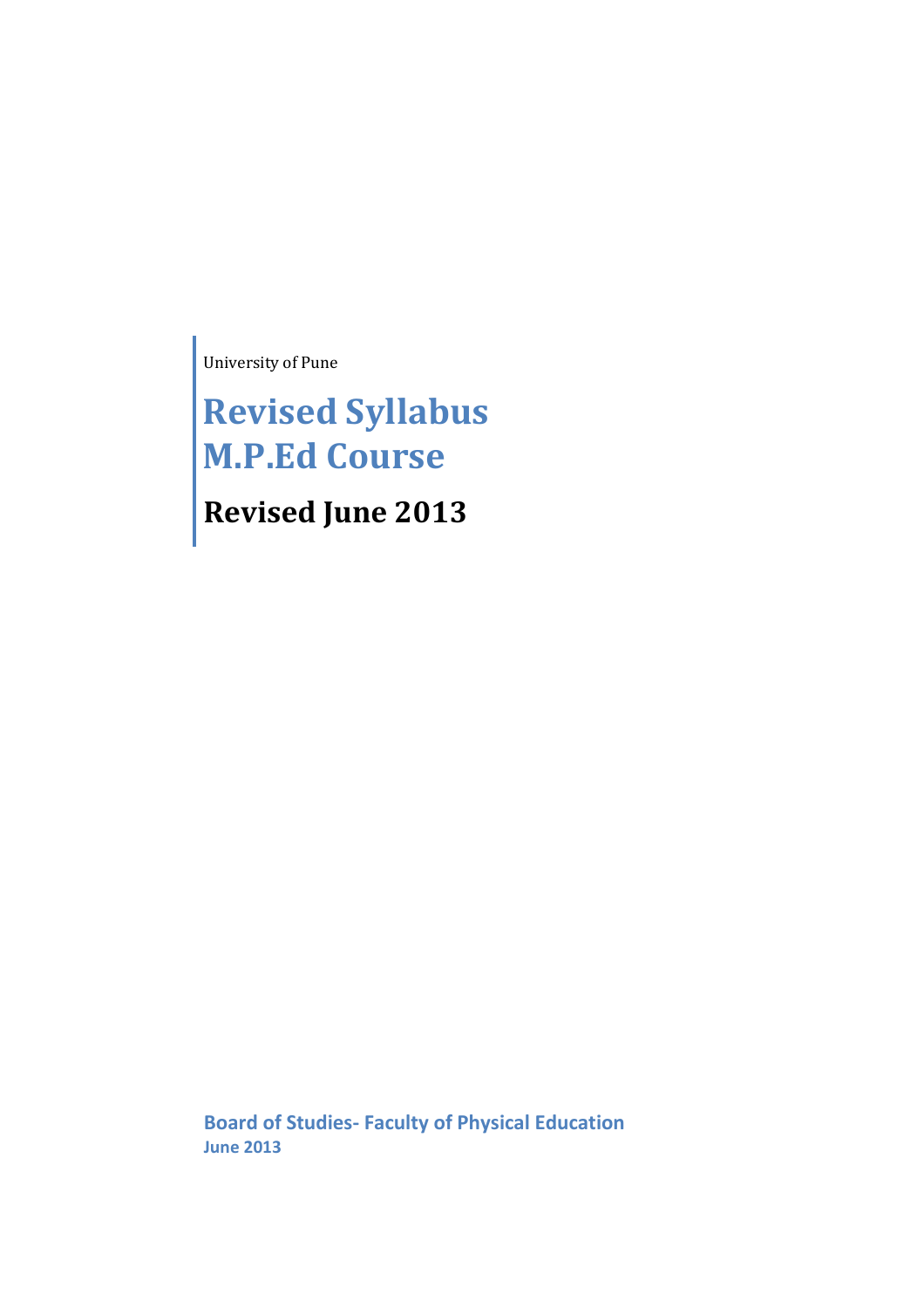## **SAVITRIBAI PHULE PUNEUNIVERSITY**

**Faculty of Physical Education M.P.Ed Credit& Semester System (Revised June 2013) Structure of the course** 

#### **Objectives**

**1. To develop highly skilled scholars in the field of Physical Education.** 

**2. To master the competencies and skills needed to become professional Physical Education and sport resource person.** 

**3. To be sensitive about emerging issues in Physical Education & sports.** 

**4. To develop in the students an inquiring mind & ability to employ reasoning, rationalthinking, critical thinking in the problems & issues relating to the field. 5.To provide opportunity for creativity, self expression& provide information oncontinued professional growth.** 

## **Admission requirements:**

A candidate who has passed any one of B.Ed (Phy.Edu), B.P.Ed, B.P.E. (4 years), H.D.Ed., D.P.Ed i.e. courses recognized by NCTE & UGC is considered eligible for admission to this course.

Examination of Pune University or any other statutory university recognized by this university will be eligible for admission to M.P.Edprovided candidate fulfills all the other conditions required in the admission procedure. Admission will be given on the basis of merit based on regulations of state government and University of Pune.

## **Duration of the program:**

The duration of the master's degree program will be of two academic years divided in four semesters. However, in case of failures, the student can complete the program in the  $5<sub>th</sub>/6<sup>th</sup>$  semester, whichever is applicable.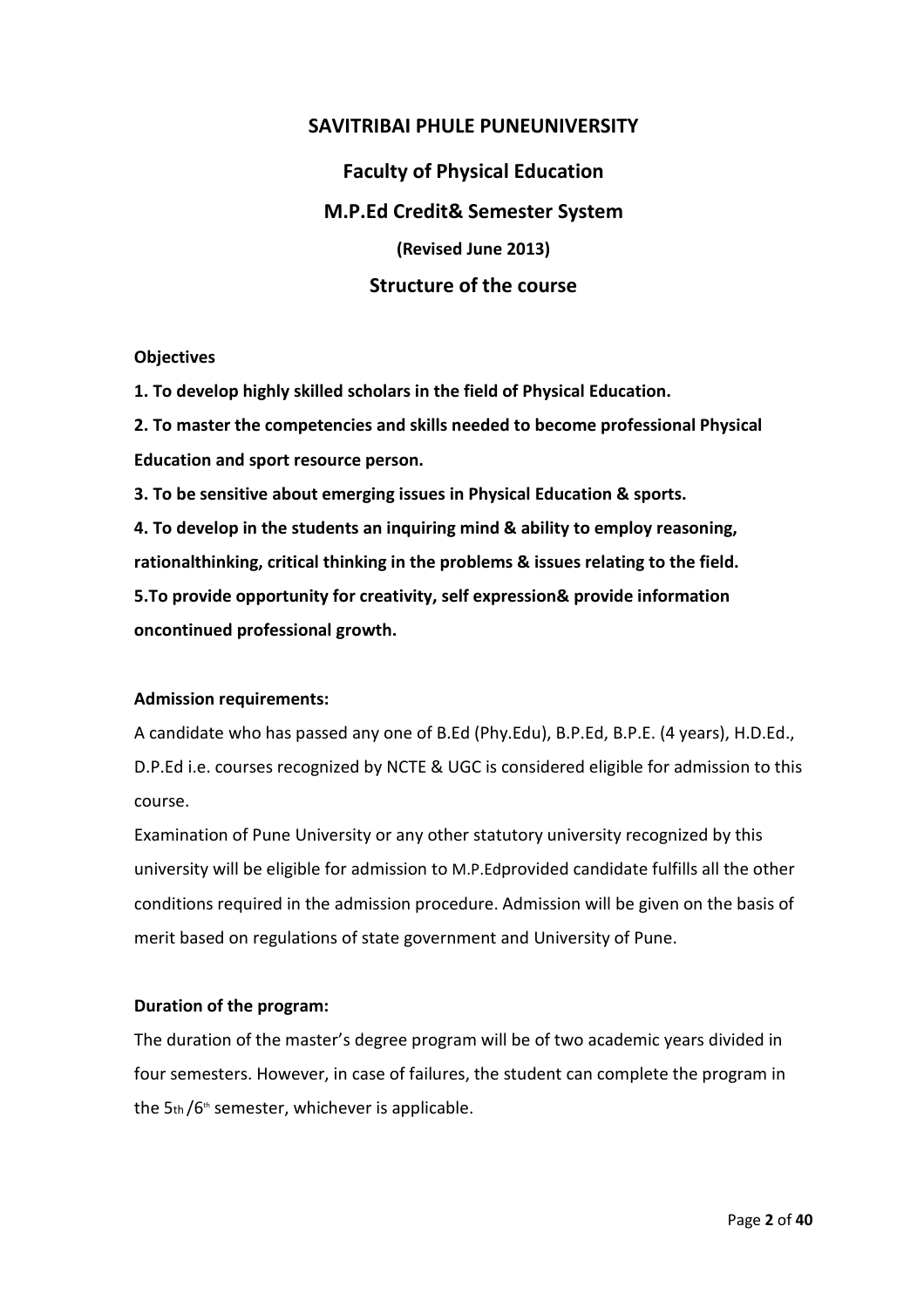#### **Important Instructions:**

1. The M.P.Edprogram consists of **four semesters** spread over **two academic years and 64 credits (16 credits/semester).** 

2. The entire program will be evaluated for a total of **1600 marks i.e. 64 credits.** 

3. A student has to successfully complete 64 credits (4 x 4 = 16 credits per semester) in a minimum of two years.

4. A student may complete a minimum of 56 credits and a maximum of 64 credits in his/her institution/college. In case a student wishes to complete all the course credits from the institution/college/department of registration he/she will be allowed to do so.

5. One credit will be equivalent to 15 clock hours of student-teacher contact per semester.

6. Student who wishes to complete credits from outside the place of registration, he/she may do so in semester III and IV when student can choose optional course of study (open course).

7. The syllabus of the open course may be prepared by the teacher of the college/institute which will be approved by the college/institute committee before the open course is offered by college/institute for the respective semester.

8. Eligibility for registration/admission for courses other than the institutional/departmental registration will be determined by the college/institution.

9. Details of the theoretical and practical components of each semester are given in the structure of the program.

10. Internal evaluation will follow Continuous Comprehensive Evaluation procedures. Internal evaluation should be done on every credit of each course or minimum two per course as decided by the teacher concerned.

11. **Internal evaluation** of the program will be done by the respective institution/college. For the internal evaluation, the college teachers should select minimum two techniques of assessment as mentioned ahead: **oral examinations, written tests, mid-term test,journal/lecture/library notes, seminar presentations, poster presentations, quizzes,assignments, extension work, core practical, group practical, open book test etc.**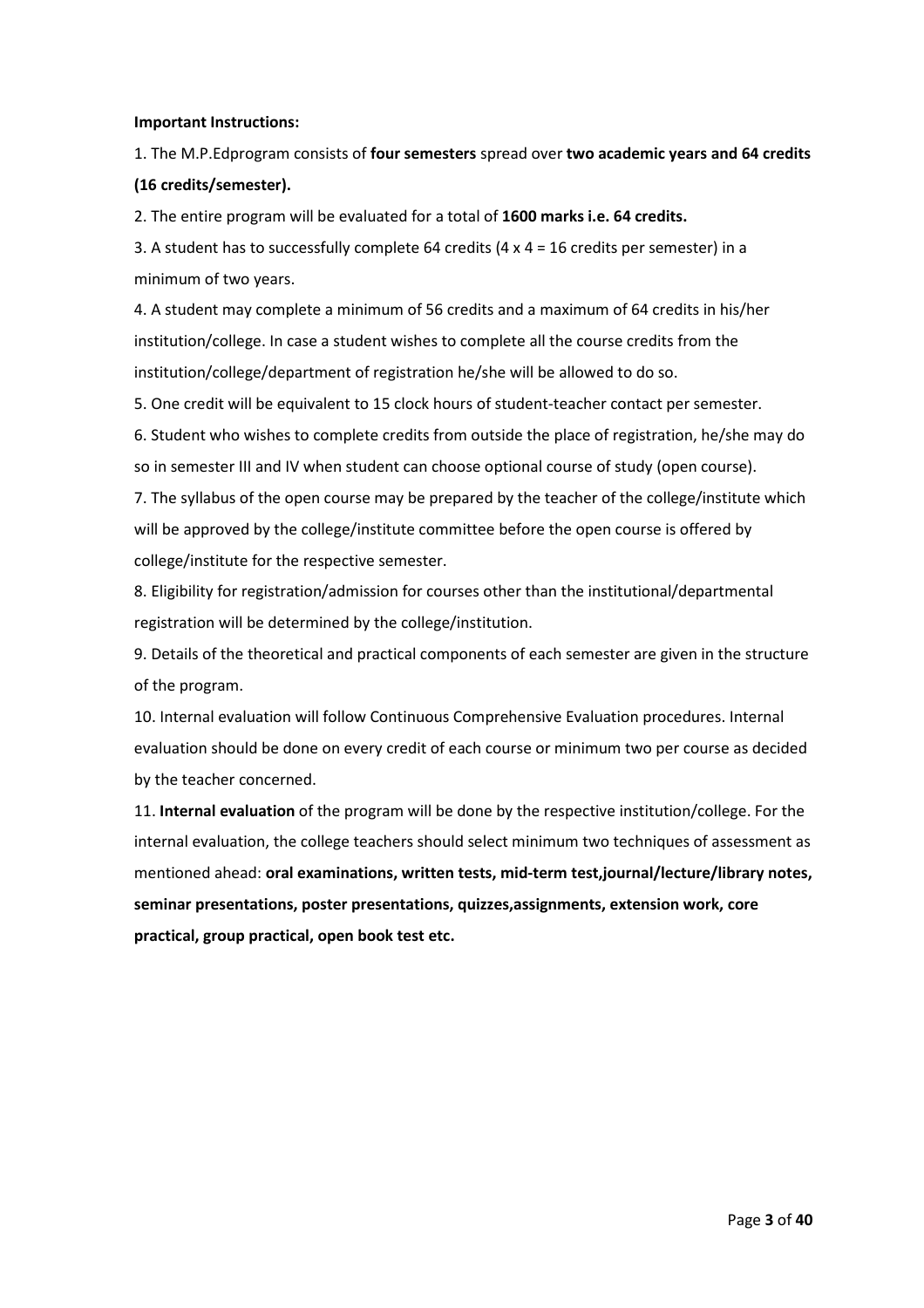#### **Rules & Regulations regarding course, assessment and Grade Point Averages**

1. The M.P.Ed Degree will be awarded to a student who completes a total of 64 credits divided in4 semesters.

2. The institution/college will be responsible for the completion of the internal assessment. Theinternal assessment will be in the form of marks.

3. Each course will be evaluated both internally (50%) and externally (50%).

4. A candidate must **record attendance** at the periods in college for all the semesters as prescribedin the **university norms** to be able to appear for university examination.

5. Candidate should **complete all the practical and internal assessment** work expected in all thesemesters up to the satisfaction of the concerned teacher. Candidate should obtain such a**certificate from the principal** of the college on the recommendation of concerned teacher. Unless and until the candidate obtains such a certificate, candidate will not be allowed toappear for semester end examinations.

## 6. Candidate must **secure minimum passing standard in every internal assessment.**

Concernedteacher of the course may provide another opportunity to the student who misses an internalexam or who fails to obtain minimum passing standard in each of the internal assessment. Itshould be noted that the candidate who gets extra opportunity in the internal assessment willbe **awarded only minimum passing standard (i.e. 30%).**

**7.** If a candidate missed an internal examination, he/she will have another chance or chances withthe permission from college principal in consultation with the teacher. Such

**additionalopportunities for internal assessment shall not be the right of the student.**

8. If the candidate fails the internal examination after repeated attempts provided by the teacher,**candidate will not be allowed to appear for the external examination of the concerned course**and will **have to complete/repeat the course in the subsequent semester**/ during  $5<sub>th</sub>/6<sup>th</sup>$ semester whichever is applicable.

9. **To pass** the internal examination, candidate must secure **minimum aggregate of 40% or 'E'grade in each course**.

10. **Candidate cannot repeat internal assessment**. In case she/he wants to repeat internalassessment she/he can do so only by registering for the said courses during the  $5th/6th$ semesterand onwards up to 8th semester.

11. A student **cannot register for the third semester, if she/he fails to complete 50% of the credits**of the total credits expected to be ordinarily completed within first two semesters. 12. Student who **fails or remains absent for the semester end examination** may **reappear** for thesemester end examination **only twice** in the subsequent period. The student will be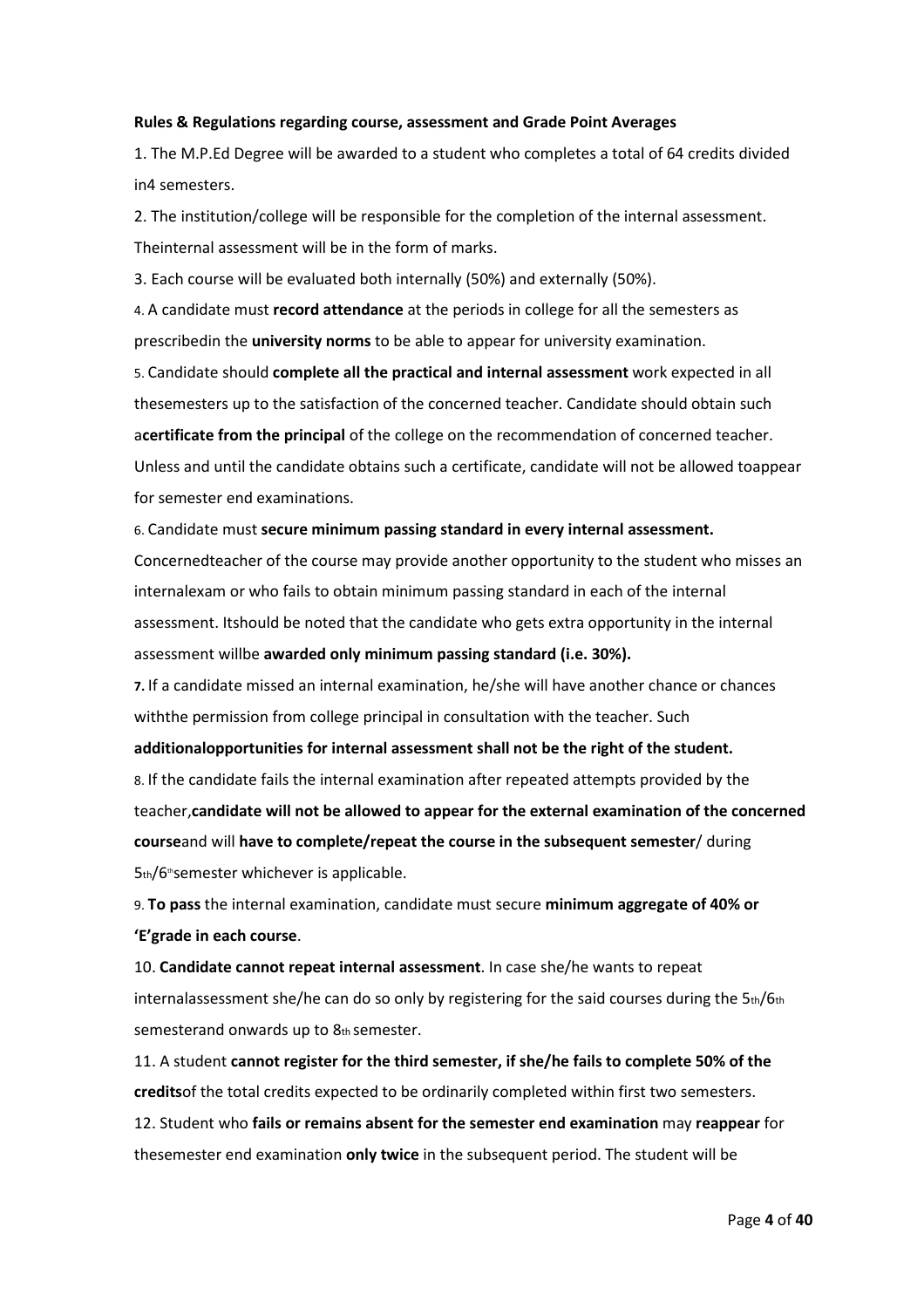finallydeclared as failed if she/he does not pass in all credits within a total of four years. After that,such student will have to **seek fresh admission** as per the admission rules prevailing at thattime.

13. Candidate will be able to apply for **revaluation of only the external examination** of concernedcourses in every semester. There shall be revaluation of answer scripts of semesterendexamination but not of internal assessment papers as per Ordinance no. 134 A & B.

14. While marks will be given to all examinations, they will be converted into grades. The grades ofseparate assignments and the final examination will be added together and then converted intoa grade and later a grade points average.

15. The semester end **grades sheets will have only grades** and final grade sheets and transcripts willhave **grade points average**.

16. Result will be declared for each semester and at the end of two years/ on completion of all thecredits, whichever is earlier. The marks obtained in each will be converted into grades and GPA.

17. To pass, a candidate must obtain **minimum 30% in internal evaluation and minimum 30 % inexternal evaluation** and **aggregate of 40% marks** (E and above on grade point scale) in eachcourse .

| <b>Marks</b> | Grade           | <b>Grade point</b> |
|--------------|-----------------|--------------------|
| 100 to 75    | O: outstanding  | 6                  |
| 74 to 65     | A: Very good    | 5                  |
| 64 to 55     | <b>B: Good</b>  | 4                  |
| 54 to 50     | C: Average      | 3                  |
| 49 to 45     | D: Satisfactory | $\overline{2}$     |
| 44 to 40     | E: Pass         | 1                  |
| 39 to 0      | F: Fail         | 0                  |

18. The following table shows the system of evaluation: **Marks/Grades/GP**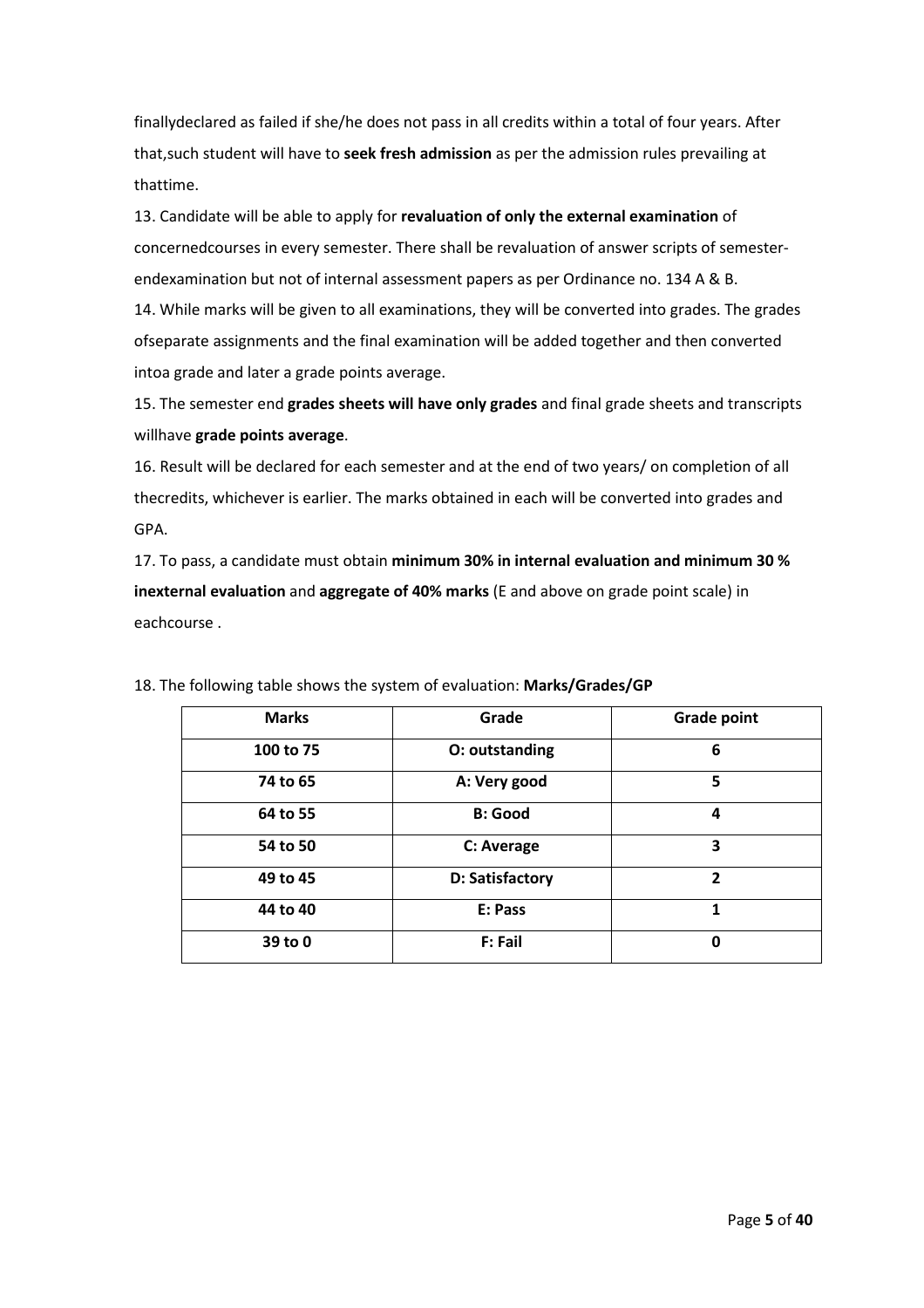#### **Final Grade Points**

| 5.00 to 6.00 | n            |
|--------------|--------------|
| 4.50 to 4.99 | A            |
| 3.50 to 4.49 | B            |
| 2.50 to 3.49 | $\mathsf{C}$ |
| 1.50 to 2.49 | ח            |
| 0.50 to 1.49 | Е            |
| 0.0 to 0.49  | F            |

• **The formula for GPA will be based on weighted averages. The final GPA will not be printed unless a student passes courses equivalent to minimum 64 credits.** 

| $SGPA =$ | $\sum$ Grade points earned x Credits for each course       |
|----------|------------------------------------------------------------|
|          | <b>Total credits</b>                                       |
| $GPA=$   | $\sum$ Total Grade points earned x Credits for each course |
|          | <b>Total credits</b>                                       |

19**.** IF the GPA is **higher than the indicated upper limit** in the three decimal digit, then the student be **awarded higher final grade**. (e.g. a student getting GPA of 4.492 may be awarded 'A').

20. For **grade improvement** a student must **reappear for semester-end examination for a minimum of 20 credits.** These courses will be from the parent department. Grade improvementprogram will be implemented **at the end of the academic year**. A student can opt for the gradeimprovement program only after the declaration of final semester examination (i.e. at the endof the next academic year after passing the said examination and **within two years** of completion of program and **only once**).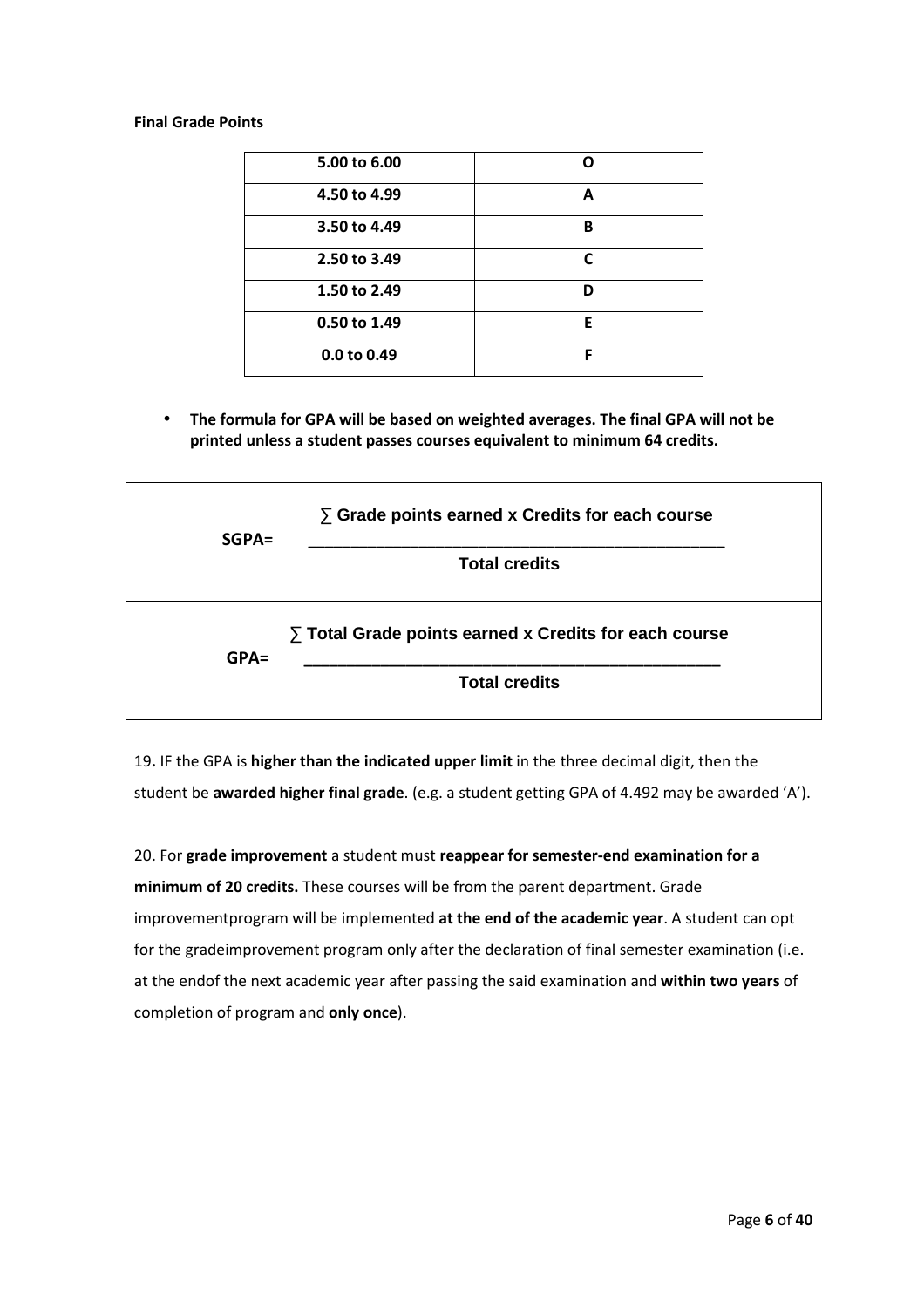### **The description for each of the grades will be as follows:**

#### **Grades Proposed Norms**

**O : Outstanding:** Excellent Analysis of the topic (75% and above)

 Accurate knowledge of the primary material, wide range of reading, logical development of ideas, originality in approaching the subject, neat and systematic organization of content, elegant and lucid style.

**A :**Very Good: Excellent Analysis of the topic (65 to 74%)

Accurate knowledge of the primary material, acquaintance with seminal publication, logical development of ideas, neat and systematic organization of content, effective and clear expression.

**B :**Good: Good analysis and treatment of the topic (55 to 64%)

Basic knowledge of the primary material, logical development of ideas, neat and systematic organization of content, effective and clear expression.

**C :**Average: Some important points covered (50 to 54 %)

Basic knowledge of the primary material, logical development of ideas, neat and systematic organization of content, good language or expression.

**D :**Satisfactory: Some points discussed (45 to 49%)

Basic knowledge of the primary material, some organization, acceptable language or expression.

**E :**Pass Any two of the above (40 to 44%)

**F :**Fail None of the above (0 to 39%)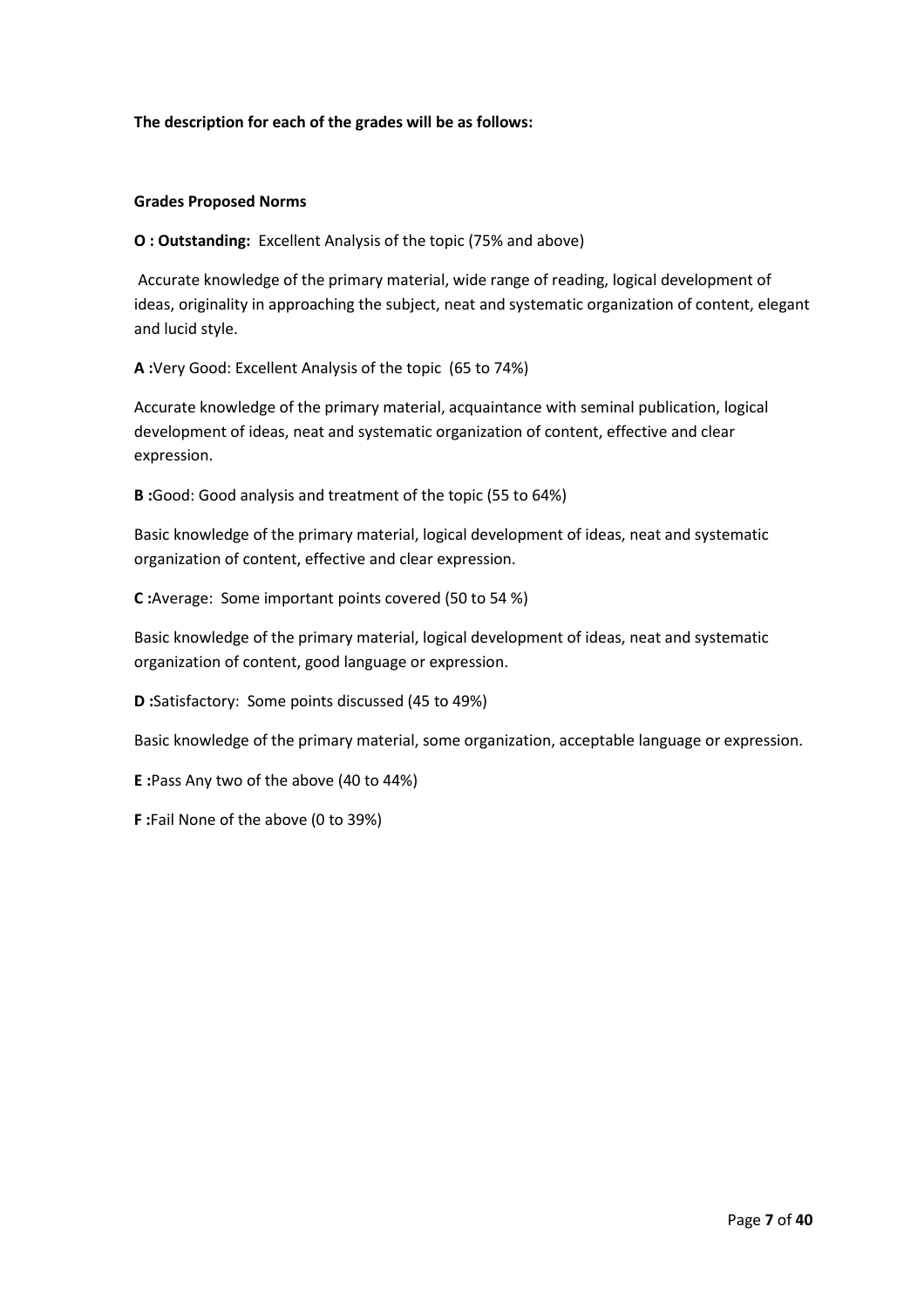## **Structure of M.P.Ed Program**

| <b>Semester</b> | <b>Courses</b>                         | <b>Course Title</b>                                   | Internal | <b>External</b> | <b>Total</b> |
|-----------------|----------------------------------------|-------------------------------------------------------|----------|-----------------|--------------|
| Semester 1      | <b>Compulsory courses (16 credits)</b> |                                                       |          |                 |              |
| 4 credits       | Course 101                             | Research in Physical Education                        | 50       | 50              | 100          |
| 4 credits       | Course 102                             | <b>Evaluation in Physical Education</b>               | 50       | 50              | 100          |
| 4 credits       | Course 103                             | <b>Psychology of Sports</b>                           | 50       | 50              | 100          |
| 4 credits       | Course 104                             | <b>Science of Sports Training</b>                     | 50       | 50              | 100          |
| 16 credits      |                                        | <b>Total</b>                                          | 200      | 200             | 400          |
| Semester 2      | <b>Compulsory courses</b>              |                                                       |          |                 |              |
| 4 credits       | Course 201                             | <b>Research &amp; Statistics</b>                      | 50       | 50              | 100          |
| 4 credits       | Course 202                             | <b>Exercise Physiology</b>                            | 50       | 50              | 100          |
| 4 credits       | Course 203                             | Professional Preparation & Curriculum Design          | 50       | 50              | 100          |
| 2 credits       | <b>Course 204.1</b>                    | Fitness & Conditioning (practical)                    | 25       | 25              | 50           |
| 2 credits       | <b>Course 204.2</b>                    | Measurement & Evaluation (practical)                  | 25       | 25              | 50           |
| 16 credits      |                                        | <b>Total</b>                                          | 200      | 200             | 400          |
| Semester 3      | <b>Compulsory courses</b>              |                                                       |          |                 |              |
| 4 credits       | Course 301                             | <b>Biomechanics and Kinesiology</b>                   | 50       | 50              | 100          |
| 4 credits       | Course 302                             | Management of Physical Education& Sports              | 50       | 50              | 100          |
| 4 credits       | Course 303                             | Athletic care & Rehabilitation                        | 50       | 50              | 100          |
|                 | Elective course (any 1)                |                                                       |          |                 |              |
| 4 credits       | Course 304                             | Philosophical & Sociological bases of PE              | 50       | 50              | 100          |
| 4 credits       | Course 305                             | Pedagogy of Physical Education                        | 50       | 50              | 100          |
| 4 credits       | Course 306                             | Open Course                                           | 50       | 50              | 100          |
| 16 credits      |                                        | <b>Total</b>                                          | 200      | 200             | 400          |
| Semester 4      | <b>Compulsory courses</b>              |                                                       |          |                 |              |
| 4 credits       | Course 401                             | <b>Research Dissertation</b>                          | 50       | 50              | 100          |
| 4 credits       | Course 402                             | Specialization (practical)                            | 50       | 50              | 100          |
|                 | <b>Elective Courses (any 2)</b>        |                                                       |          |                 |              |
| 4 credits       | Course 403                             | <b>Health Education</b>                               | 50       | 50              | 100          |
| 4 credits       | Course 404                             | <b>Adapted Physical Education</b>                     | 50       | 50              | 100          |
| 4 credits       | Course 405                             | <b>Exercise Prescription &amp; Fitness Management</b> | 50       | 50              | 100          |
| 4 credits       | Course 406                             | Foundation of Yoga & Yogic Science                    | 50       | 50              | 100          |
| 4 credits       | Course 407                             | Open Course                                           | 50       | 50              | 100          |
| 16 credits      |                                        | <b>Total</b>                                          | 200      | 200             | 400          |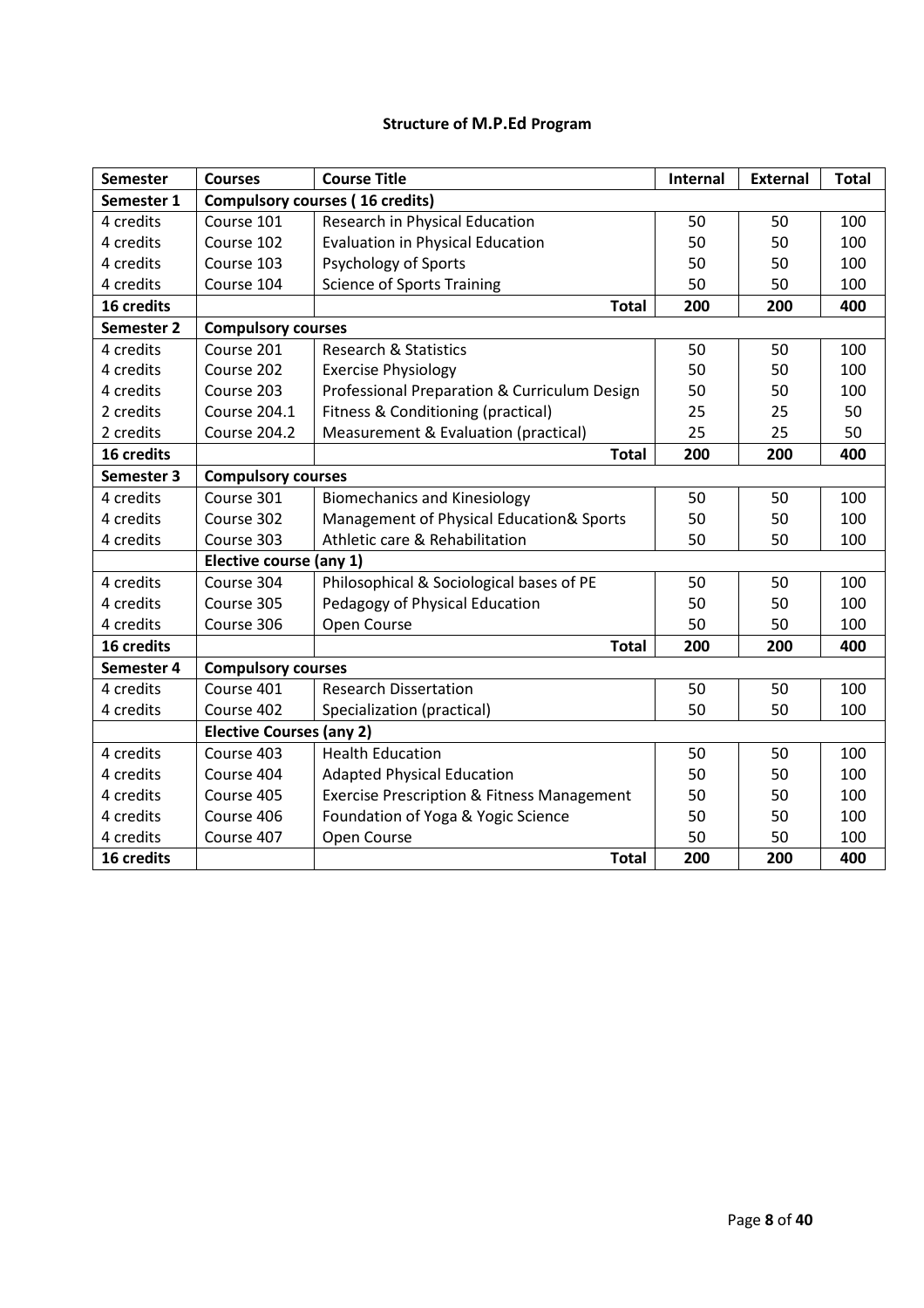| Q. No          | <b>Type of Questions</b>                    | <b>Number of questions</b>        | <b>Marks</b> |
|----------------|---------------------------------------------|-----------------------------------|--------------|
| 1              | Multiple choice questions based on          | 2 questions on each Credit        | $1*8=8$      |
|                | higher order thinking skills                |                                   |              |
| $\overline{2}$ | <b>Questions based on</b>                   | 1 out of 2 questions on each      | $4*4=16$     |
|                | Definitional/Specific short answer          | Credit                            |              |
| 3              | <b>Questions based critical thinking or</b> | 1 question compulsory on each     | $4*4=16$     |
|                | ability to apply knowledge or               | <b>Credit</b>                     |              |
|                | <b>Analytical/evaluative questions</b>      |                                   |              |
| 4              | Essay type question based on ability        | Any 1 out of 4 questions given on | $10*1 = 10$  |
|                | to expound a theme at length with           | each Credit                       |              |
|                | discrimination & justification              |                                   |              |
|                |                                             | Total                             | 50           |

# **External Examination Evaluation pattern**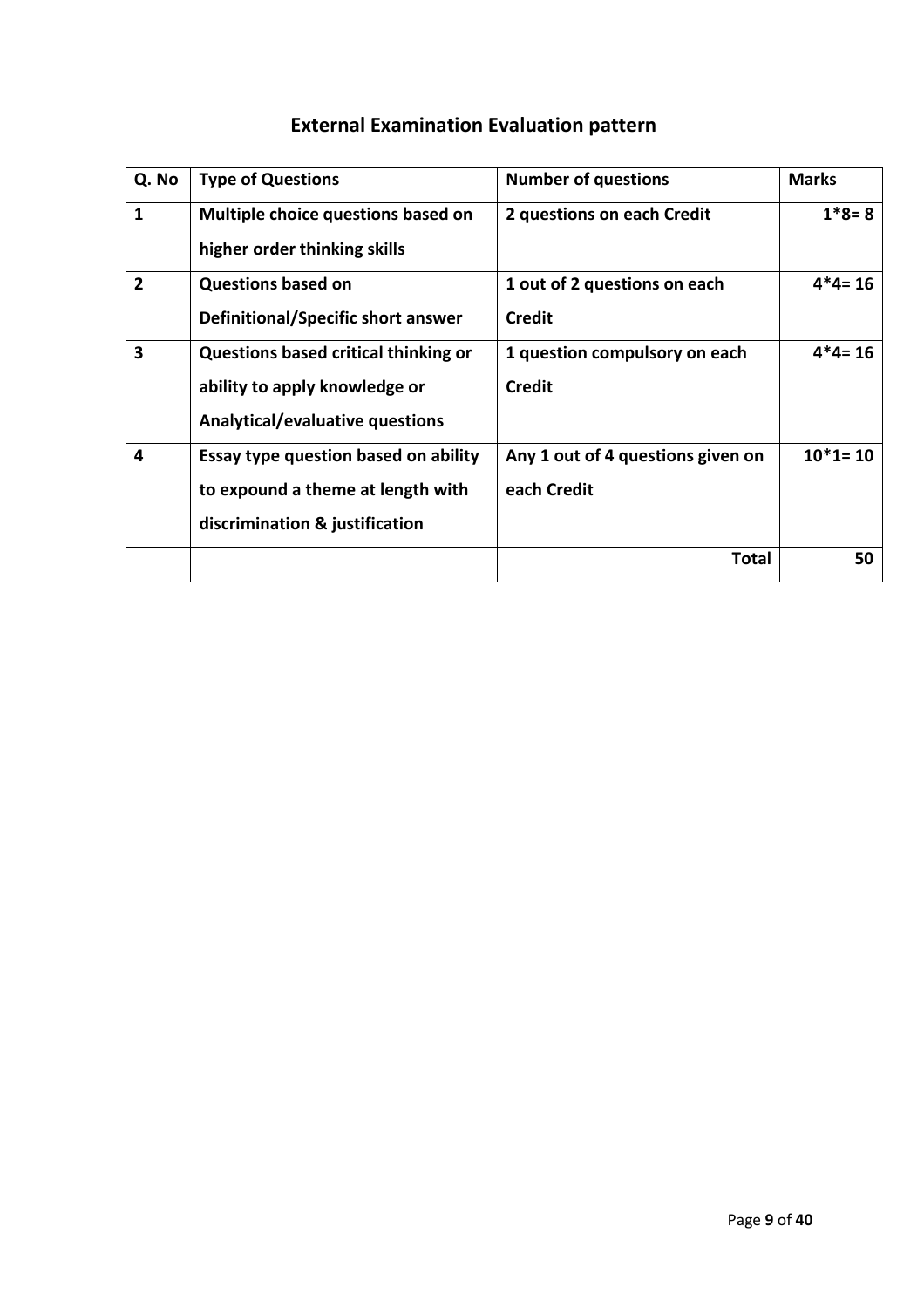## **Course 101 Research in Physical Education**

## **Objectives:**

- **1. To enable the students to understand the concept and meaning of Research**
- **2. To enable the students to understand the fundamentals of Research**
- **3. To enable the students to understand the methods of research**
- **4. To enable the students to understand the different tools of data collection for research**

## **Credit 1 Basics of Research**

- 1.1 Definitions, Importance and Need of Research in Physical Education
- 1.2 Areas of Research in Physical Education
- 1.3 Review of related literature and writing references- Reviews related to Method, Reviews related to Statistical Tools, Reviews related to Data collection tools, Reviews related Sampling techniques
- 1.4 Selecting Research Problem
- 1.5 Steps of Research Proposal
- 1.6 Fundamentals of Research Objectives of the study, Hypothesis, Assumptions, Delimitations, Limitations, Operational Definitions, Populations, Samplingdifferent techniques -Probable, Non-probable
- 1.7 Ethics of Research

## **Credit 2 Types & Methods of research**

- 2.1 Types of Research (Introduction)- Action Research, Fundamental Research, Applied Research
- 2.2 Qualitative & Quantitative Research
- 2.3 Methods of Research in Physical Education- Historical Research, Experimental Research, Descriptive Research
- 2.4 Historical Research Method- Historical generalizations in Physical Education, Sources of Data, Internal & external criticism

## **Credit 3 Descriptive Studies**

- 3.1 Classification of descriptive research- Causal comparative study, Correlation study, Analytical study, Normative study, & Case study
- 3.2 Data collection tools- The Questionnaire, Opinionnaire, Inventories, Interview, Psychomotor Tests, Observation sheet, Rating scale etc.

## **Credit 4 Experimental Research**

4.1 Experimental and Control Group

4.2 Variables- Independent & Dependent Variables, Confounding Variables, Controlling Variables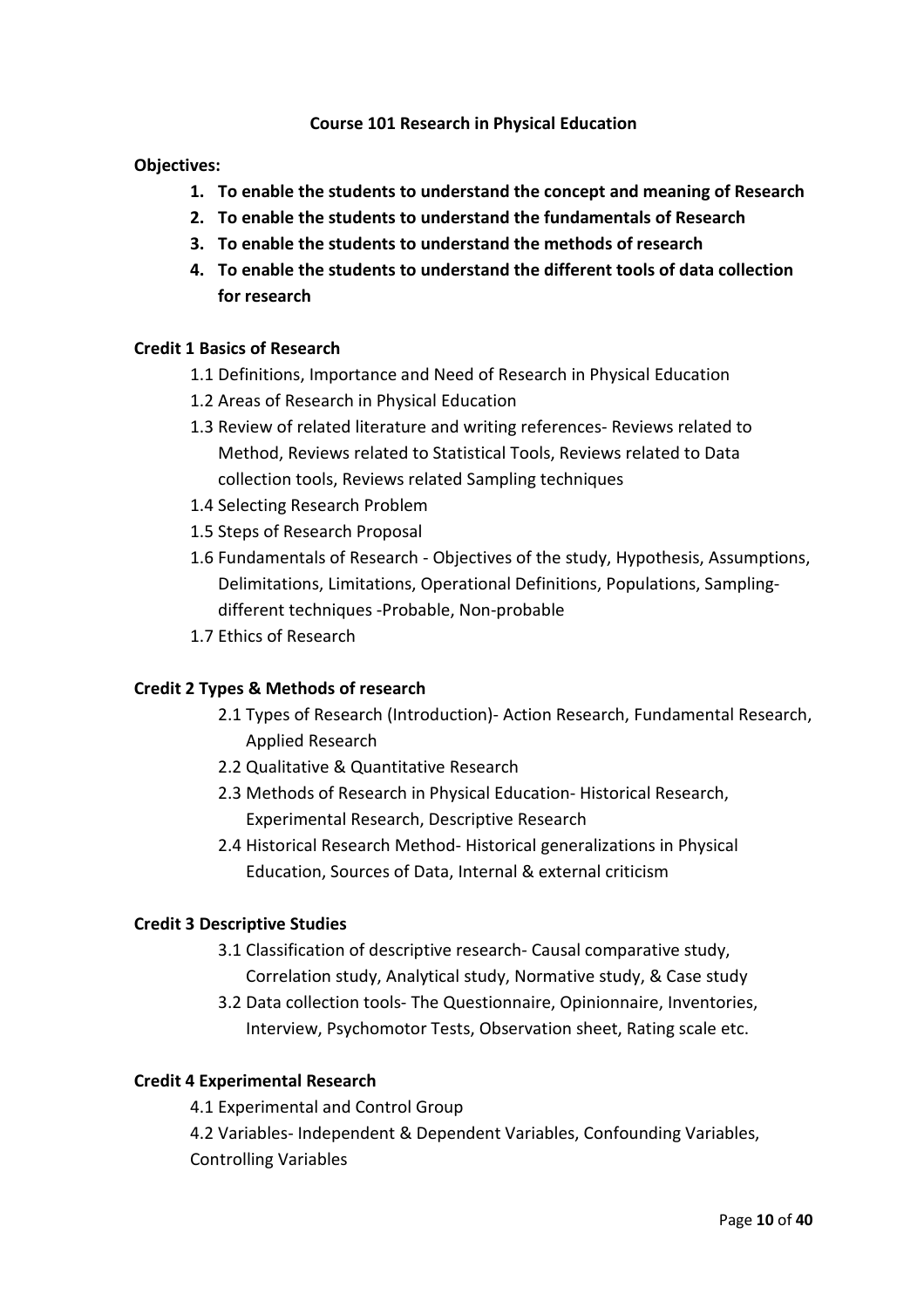4.3 Experimental validity- Threats to internal & external validity 4.4 Experimental Designs- Pre experimental Design, True Experimental Design, Quasi experimental Design

## **Suggested Readings:**

- 1. Best, J. W. & Kahn, J. V. (1995). *Research in Education*.(9<sup>th</sup> ed.). New Delhi: Prentice Hall
- 2. Clark, D. H. & Clark, H. H. (1979). *Research process in Physical Education, recreation & health*. Englewood Cliffs: prentice Hall
- 3. Johnson, B. & Christensen, L. (2008). *Education Research, Quantitative, Qualitative and Mixed Approaches*. (3rd ed.). Sage Publication: England
- 4. Thomas, J. R. & Nelson, J. K. (2001). *Research Methods in Physical Education*,  $(4<sup>th</sup>$ ed.). USA: Human Kinetics

## **Course102: Evaluation in Physical Education**

## **Objectives:**

- **1. To understand terminologies & methods of evaluation in sports & Physical Education.**
- **2. To understand the evaluation process.**
- **3. To gain experience & skill to evaluate the human performance.**
- **4. To be better prepared to prepare & conduct measurement & evaluation.**

## **Credit 1: Basics of Measurement & Evaluation**

- 1.1 Concept & importance of Test, measurement, evaluation and assessment
- 1.2 Classification of test in Physical Education
- 1.3 Different tools of evaluation in Physical Education
- 1.4 Trends in evaluation in Physical Education
- 1.5 Criteria of test selection

## **Credit 2: Construction & Standardization of tools**

- 2.1 Methods for testing Validity, Reliability (Interclass & intra class) & Objectivity
- 2.2 Construction of psychomotor test
- 2.3 Construction of Questionnaire and Opinionnaire
- 2.4 Administration of psychomotor test
- 2.5 Concept, importance, construction & administrative concerns of Rating scales

## **Credit 3: Measurement of psychomotor & cognitive domain**

- 3.1 Measurement of HRPF, SRPF, GMA & Motor educability.
- 3.2 Measurement of skills of various sports & games: Soccer, Handball, Tennis, Basketball, Volleyball & Indian games
- 3.3 Testing of psychological variables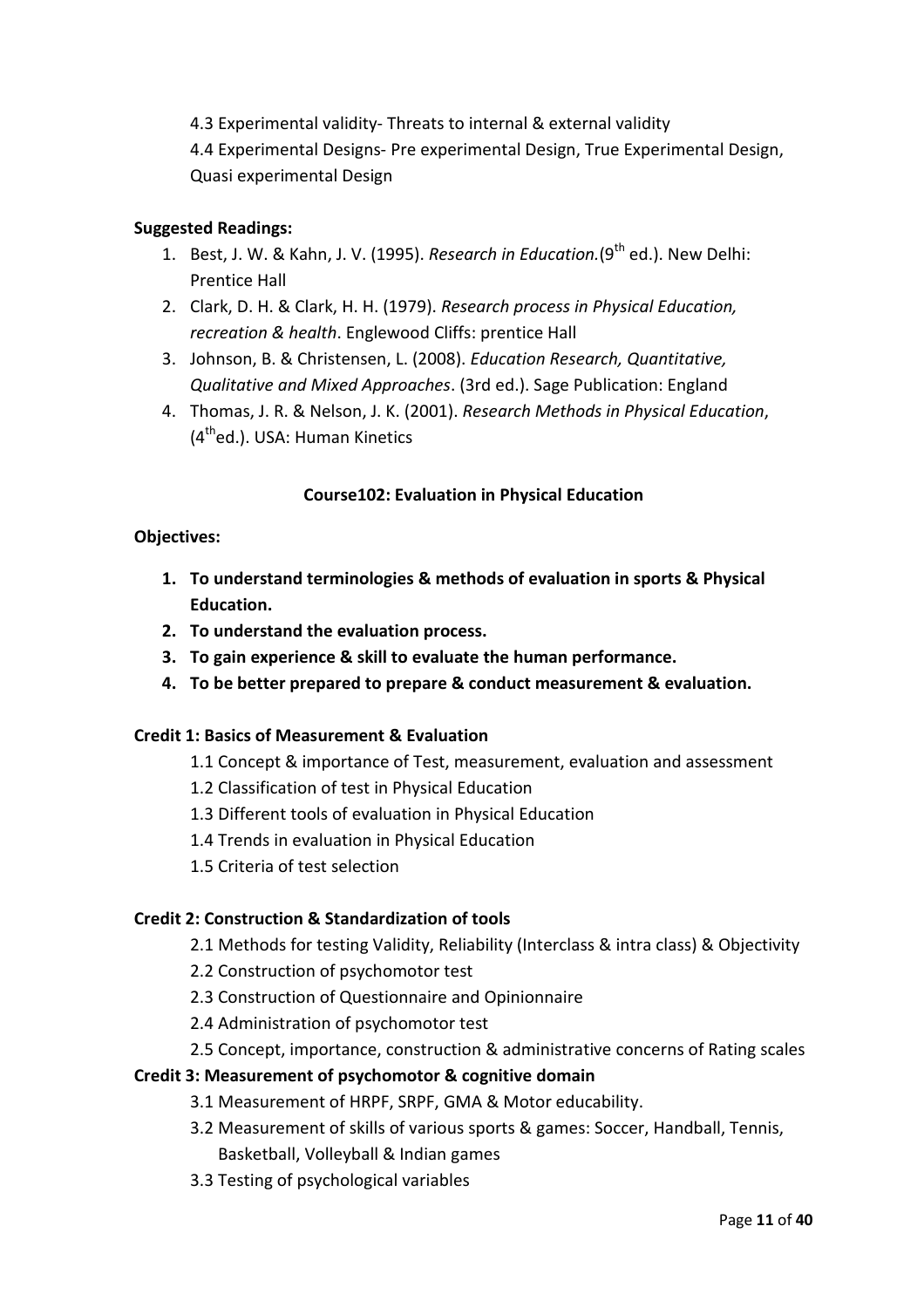3.4 Fitness assessment Tests for Special Population & older adults

## **Credit 4: Test batteries & anthropometric measurement**

4.1 Meaning & characteristics of Test batteries: AAHPERD youth fitness test, JCR, FITNESSGRAM & ACSM Fitness test, sports skill test batteries

- 4.2 Factors affecting measurement in Physical Education
- 4.3 Anthropometric measurement & somatotype
- 4.4 Posture assessment

## **Suggested Reading:**

- 1. Miller, David. K. (2002). Measurement by the Physical Educator. New York: McGraw Hill companies.
- 2. John & Nelson (1998). Practical Measurements for Evaluation in Physical Education. Delhi: Surjit Publication.
- 3. Barrow, H.M.(1979).Practical Approach to Measurement in Physical Education. Ed.  $(3^{rd}$  Ed.). Philadelphia: Lee &Febigeer,
- 4. Clarke, H. (1987). Application of Measurement in Health & Physical Education. Ed.  $(6^{th}$  Ed.). New Jersey PrenticHall, Inc 1987.
- 5. Kansal, D.K. (1996). Test & Measurement in Sports & Physical Education. New Delhi:.D.V.S.Publications
- 6. Waghchoure, M.T. (2006). Measurement & evaluation in Physical Education: Study of KhoKho game. Delhi: Friends Publications

## **Course 103 Psychology of Sports**

#### **Objectives:**

- **1. To get acquainted with the meaning, nature and scope of sports Psychology.**
- **2. To be able to know & prepare psychological profiles of sportsmen.**
- **3. To understand the role of sports psychology in the performance.**
- **4. To know the various psychological problems and its coping techniques for better sports performance.**
- **5. To introduce to the role of leaders, counselors, and social psyche in the performance enhancement.**
- **6. To introduce the Psychological Tests and be able to conduct these tests on subjects.**

#### **CREDIT 1: Sports Psychology, Psychological Profiling & Group Mechanics**

#### **1.1 Sports Psychology**

- Meaning, Scope & Development of Sport Psychology
- Relationship of Sport Psychology with other Sports Sciences
- Need & Importance of Sport Psychology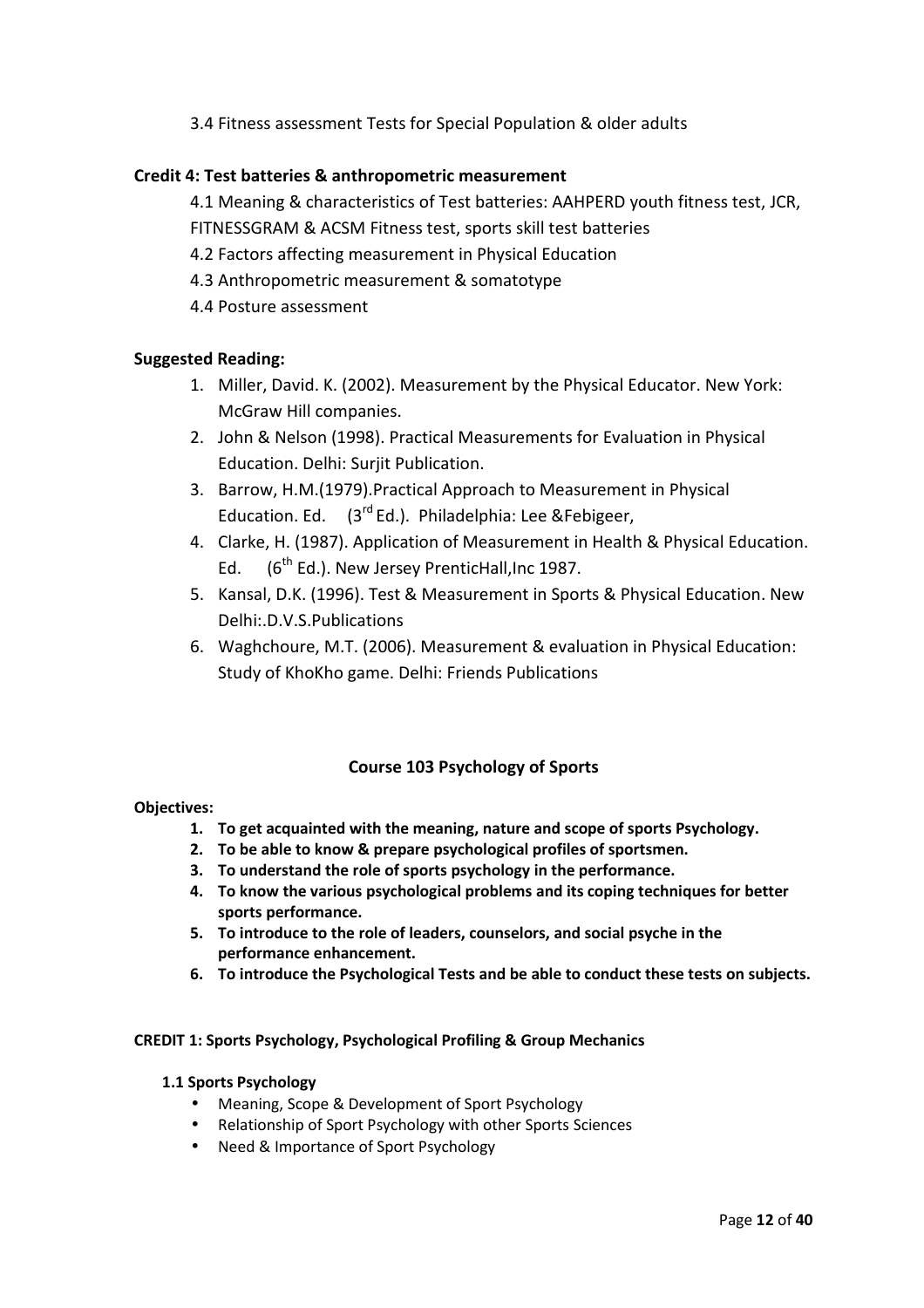### **1.2 Psychological Profiling of Sportsmen/Athletes**

- Definition
- Technique of Profiling of Sportsmen / Athlete
- Importance of Psychological Profiling

## **1.3 Group Dynamics**

- Group Cohesion & Team Building: Definition & Techniques
- Leadership: Definition & Types
- Ethics in Sports

## **CREDIT 2: Personality, Motivation & Aggression**

## **2.1 Personality**

- Meaning & Classification of Personality
- Personality Traits with relation to Sports & Games

## **2.2 Motivation**

- Definition, Meaning, Types & Techniques of Motivation
- Importance of Motivation in Sports.

#### **2.3 Aggression**

• Definition, Meaning & Theories of Aggression

#### **CREDIT 3: Effect on Sport Performance**

#### **3.1 Emotions**

- Definition & Types
- Effect of Emotions on Sports Performance
- Spectators and sports performance

#### **3.2 Anxiety & Stress**

- Definition & Types of Anxiety & Stress
- Effect of Anxiety & Stress on Sport Performance
- Psychological Preparation: Pre-During-Post Competition.
- Coping & Relaxation Procedures

#### **CREDIT 4: Assessment in Sports Psychology**

- Psychological Profiling Questionnaire
- Sixteen Personality Factor Test, Eysenck Personality Questionnaire.
- Athletic Motivation Scale
- Sports Competitive Anxiety Test & Competitive State Anxiety Inventory
- Emotional Intelligence Questionnaire
- Aggression Questionnaire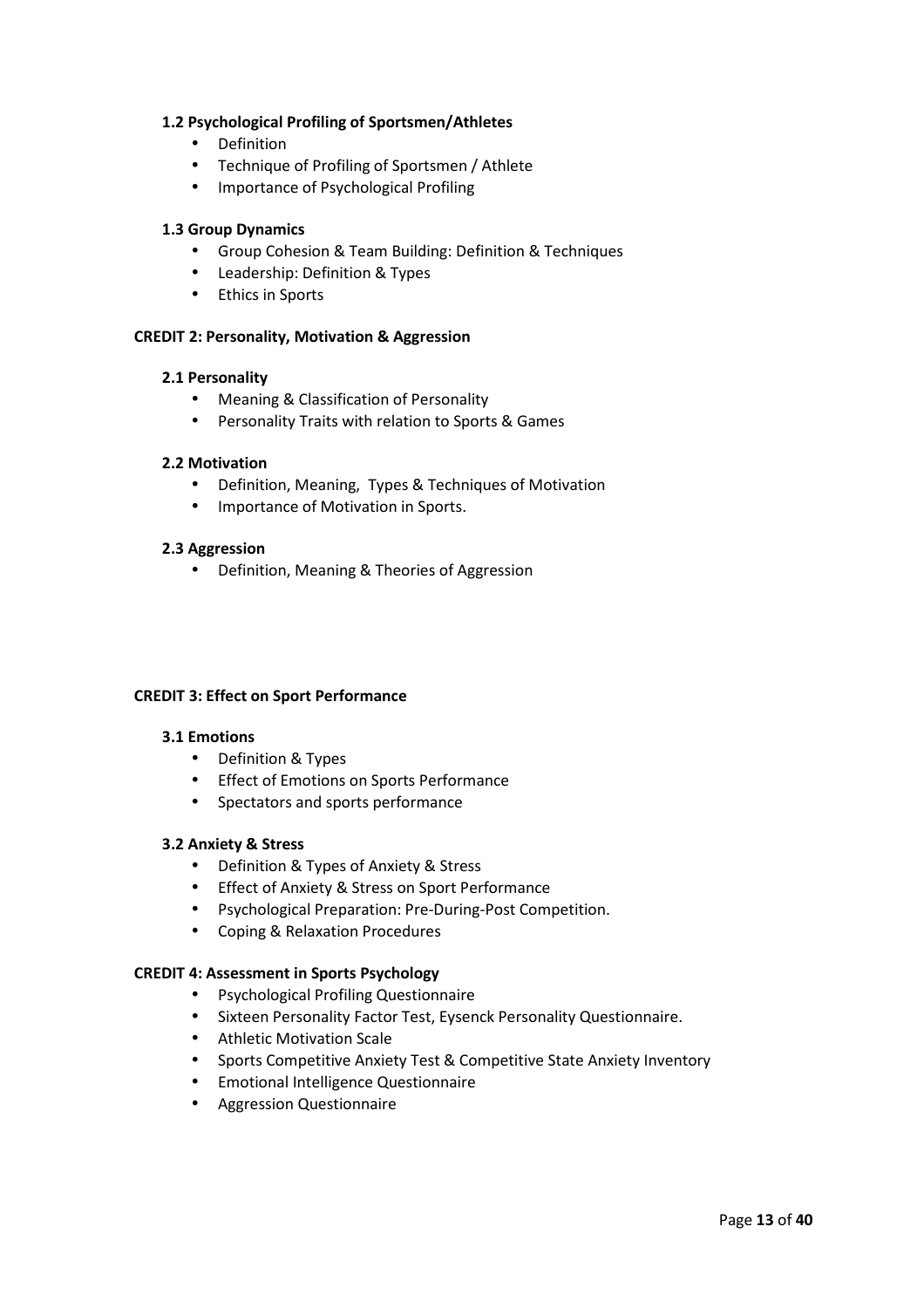## **Suggested Readings**

- 1. B. J. Cratty. Psychology of Contemporary sports Champaign: Human Kinetics Publishers,
- 2. John M. Silva & Roberts. Psychological Foundations of Sport. Champaign: Human Kinetics Publishers.
- 3. Diane Gills, Psychological Dynamics of sports. Champaign: Human Kinetics Publishers.
- 4. Cox, Sports Psychology. Champaign: Human Kinetics Publishers.
- 5. Richard M. Sumin, "Psychology in Sports, Methods & Application. New Delhi: Surjeet Publication.
- 6. But, LusanDorcas, Psychology lof Sports. Network: Van Nostrand Reinhold Company
- 7. Cratty, Bryant. J. (1973)., Movement Behavior and Motor Learning. Philadelphia: Lea and Febiger.
- 8. Kamlesh M. L. Psychology of Physical Education and sports (London, Boston Rutledge and Kegan Paul.
- 9. Linda K. Binket, Robert J. Ratella and Ann/, S. (1972). Really Sports, Psychology, Psychological Consideration Maximizing Sports Performance. DubugneJowa: C. Brown Publishers.
- 10. Robert S. Weinberg and Daniel Godd. (2003). Foundation of Sports and exercise Psychology. Champaign: Human Kinetics
- 11. Cronbach J. Lec (1990). Essentials of Psychological Testing. HurperColins Publishers.
- 12. Mohan J., Chadda K.N. and Akhtar Sultan .S. (2005). Psychology of Sports: The Indian Perspective.
- 13. Taylor, Jim. Wilson G. Applying Sport Psychology.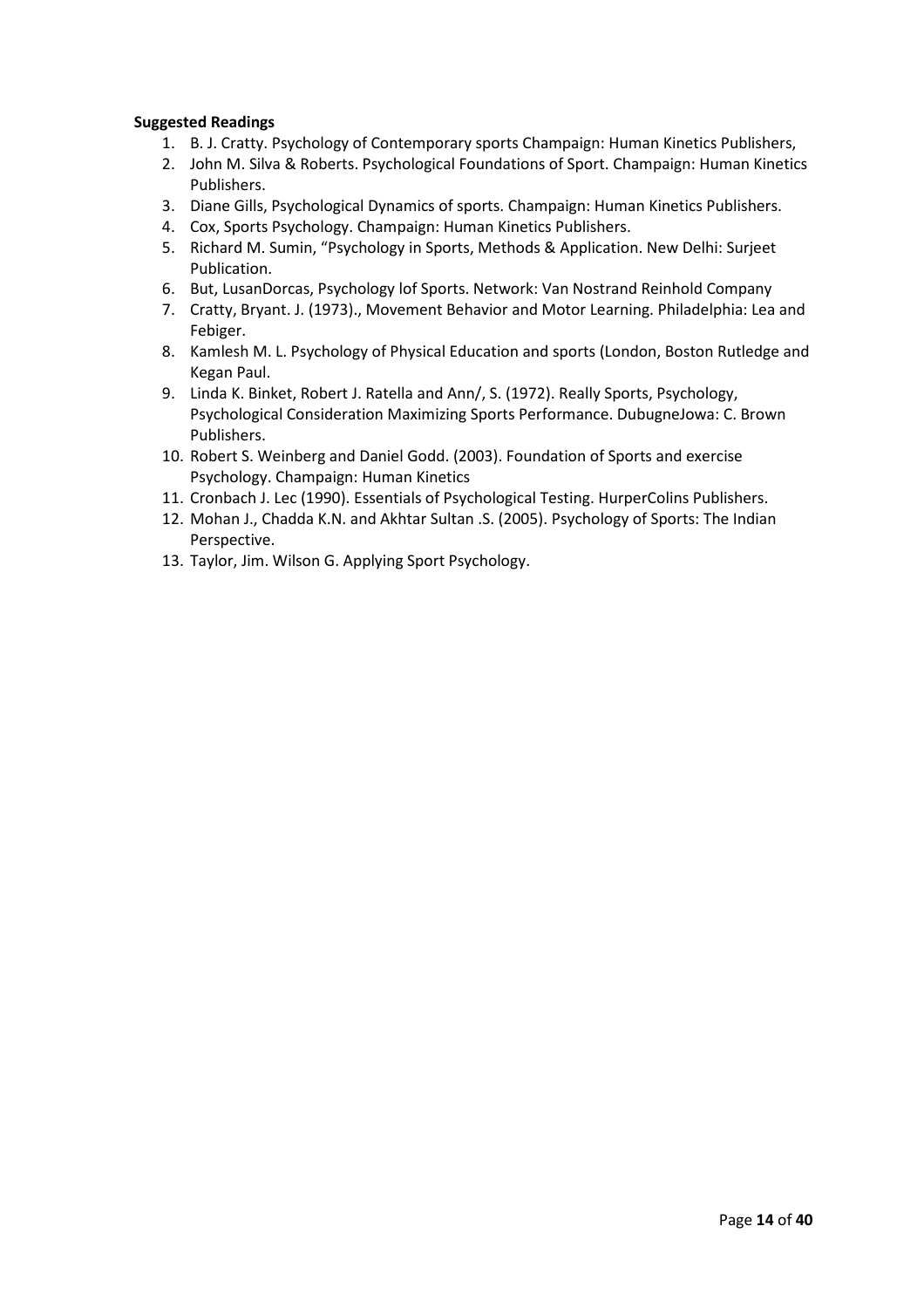## **Course 104: Science of Sports Training**

### **Objectives:**

- **1. To enable student to understand the scientific sports training process & principles.**
- **2. To develop attitudes and skills in designing sports training programs.**
- **3. To be better prepared to be a good sports trainer.**

#### **Credit 1: Sports training**

- 1.1 Definition, meaning and importance of sports training
- 1.2 Characteristics of sports training
- 1.3 General Principles of sports training- reference to various sports & games

#### **Credit 2: Training Means & methods**

- 2.1 Development of health related fitness parameters
- 2.2 Development of skill related fitness parameters
- 2.3 Training methods for developing fitness (Weight training, Plyometric training, interval,
- repetition, continues, circuit training)
- 2.4 Psychological/mental training

#### **Credit 3: Training load & recovery**

- 3.1 Training load its variables & adaptation
- 3.2 Overload & its symptoms
- 3.3 Training cycles (Micro, Meso& Macro cycles)
- 3.4 Short-term & long-term training plans
- 3.5 Designing Sports Training program
- 3.6 Periodization and peak performance -Types of Periodization

#### **Credit 4: Preparing for competition**

- 4.1 Talent identification, its need & importance
- 4.2 Sports talent identification procedures in India
- 4.3 Sports skill, style & technique
- 4.4 Technical & tactical preparation for sports
- 4.5 Preparing for competition

#### **Suggested Reading:**

- 1. Singh, H. (1991). Science of sports training. New Delhi: DVS publication
- 2. Uppal. A. K. (2001). Principles of sports training. New Delhi: Friends publication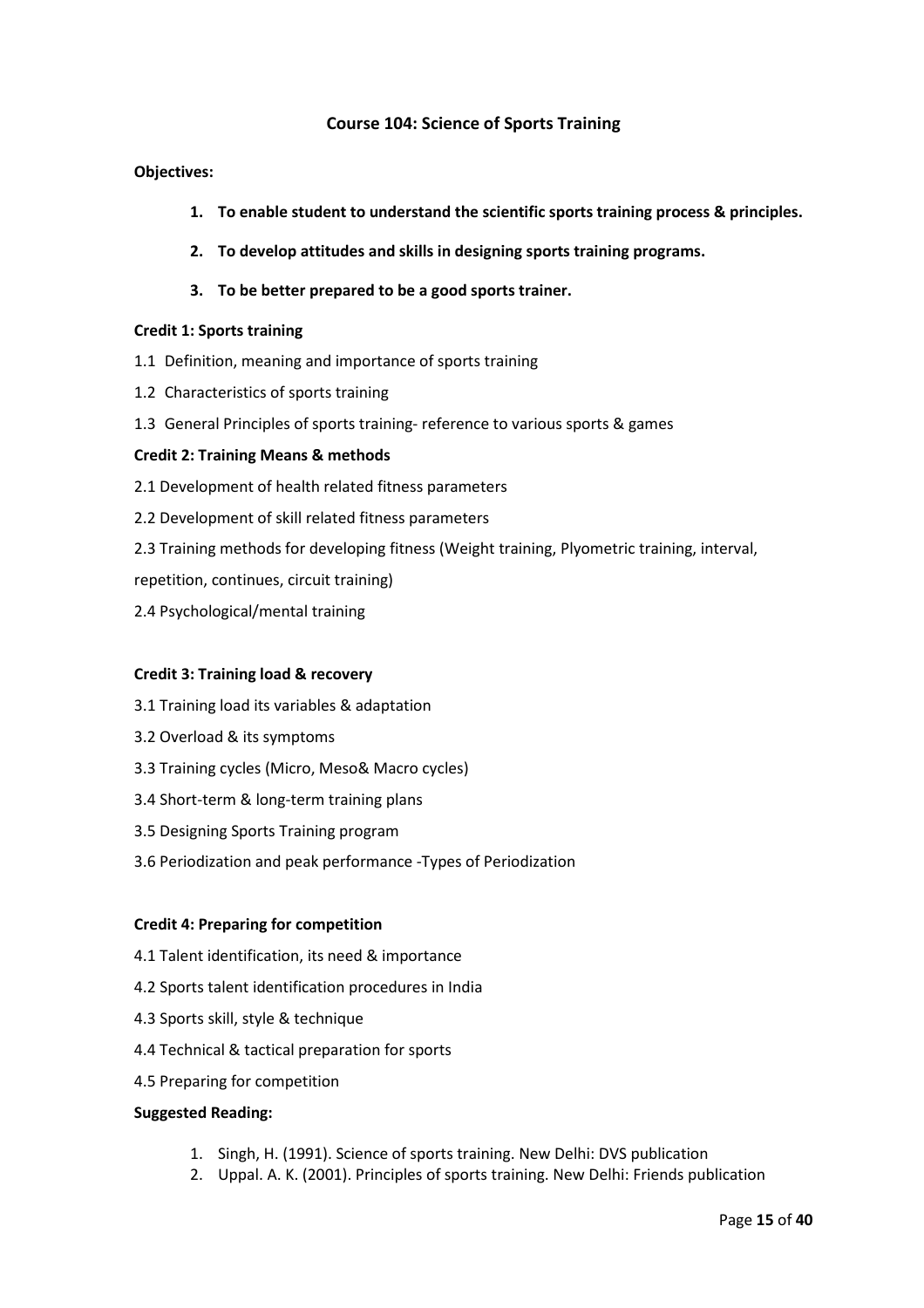- 3. Rainer Martens (2005). Successful coaching
- 4. Bompa, T. O., Haff, G. G. (2009). *Periodization: Theory and Methodology of Training (5th Ed.).* Champaign II: Human Kinetics
- 5. Foran, Bill, ed. *High-Performance Sports Conditioning.* Champaign II: Human Kinetics, 2001.
- 6. Baechle, T. R., Erale, R. W. ed. *Essentials of Strength Training and Conditioning.* (3rd Ed.). Champaign II: Human Kinetics, 2008.
- 7. Dick, F. W. (2006). *SportsTraining Principles (4th Ed.).* New Delhi: Friends Publication.

## **Course 201 Research & Statistics**

## **Objectives:**

- 1. **To enable the students to know the basics of computer, data entry in computer and mining of data**
- 2. **To facilitate the students to know the format of Research Report**
- 3. **To assist students to understand the concept, need and importance of statistics**
- 4. **To enable the students to understand the use of statistical software and MS Excel for statistical operations**
- 5. **To enable the students to interpret and make inferences based on the statistical operations**

## **Credit 1 Basic of Statistics**

- 1.1 Concept of Statistics, its need and importance
- 1.2 Concept and Interpretation of Descriptive Statistical Measures- Mean, Median, Mode, SD, SEM,
- 1.3 Normal Probability Curve & its Interpretation- NPC, Normal distribution, Non normal distribution, Interpretation of Normal Distribution, Applications of NPC, Normality, Kurtosis, Skewness
- 1.4 Statistics Software- MS Excel and its applications, Introduction to statistical soft ware, Its use in analyzing data, (Availability of student version or trial version)

#### **Credit 2 Relationship & interpretation**

2.1 Measures of Relationship & its Interpretation- Scattergram, Spearman's rank order correlation Coefficient, Person's Product movement Correlation Coefficient, 2.2 Interpretation of Correlation coefficient Significance of the Correlation Coefficient, Coefficient of Determination, Prediction

#### **Credit 3 Inferential Statistics**

3.1 Concept and Interpretation of Inferential Statistical Measures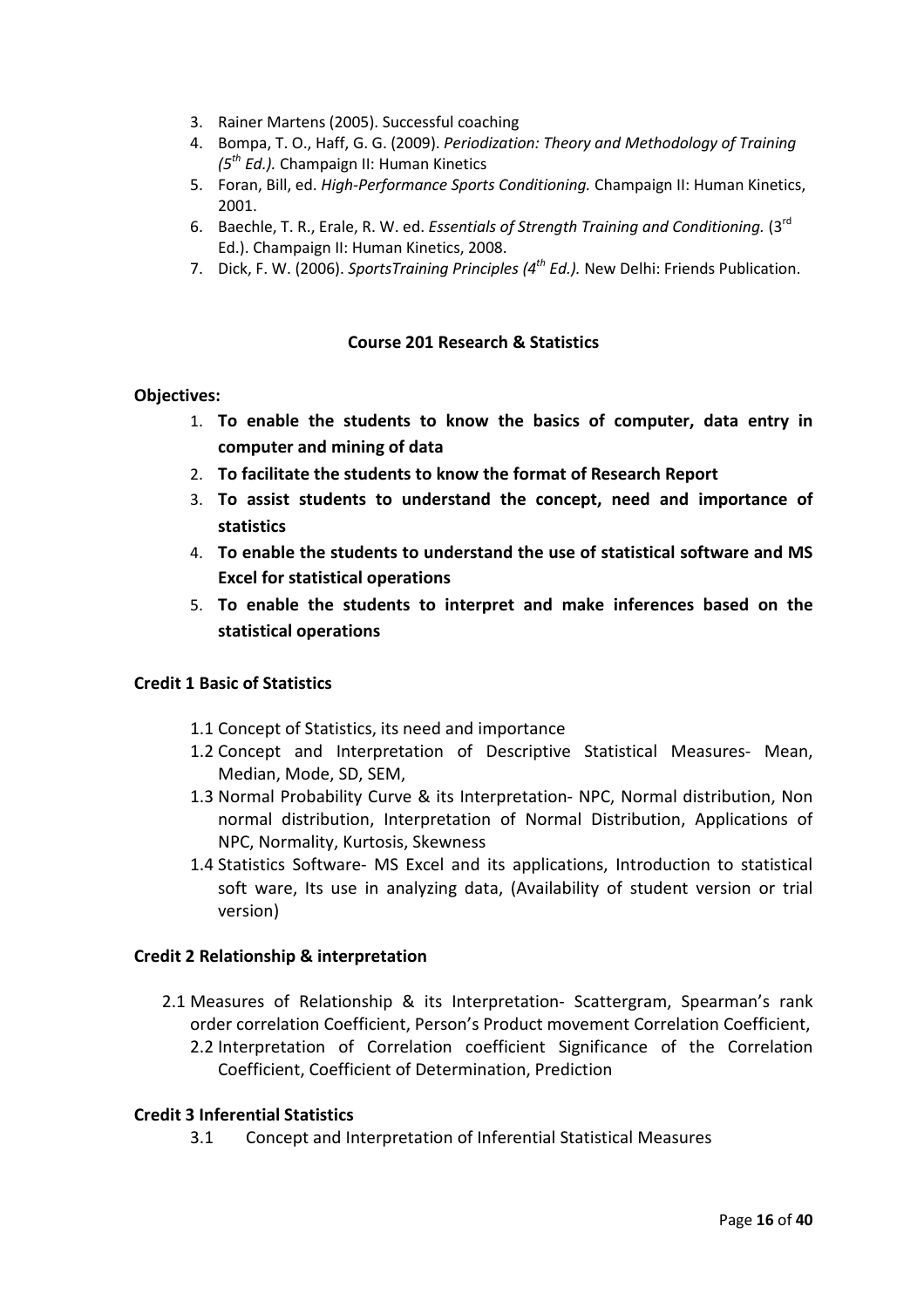3.2 Testing Null Hypothesis, Degrees of freedom, Level of significance, Type I & Type II error, Standard Error of the Mean, Standard Error of the difference between Means

3.3 Parametric tools- t-test (one sample, paired, & independent) Introduction to ANOVA, MANOVA and ANACOVA, MANCOVA, Post-hoc test & its Interpretation

3.4 Non-Parametric tools-Introduction to Chi-square, Cross tab technique, Mann Whitney test etc. & its Interpretation

## **Credit 4 Data analysis & Report writing**

4.1 Computer Data Entry- The computer & data organization and mining

4.2 The outliers & managing it

4.3 Writing Research Report- Chapterization, Writing and citation of references, Interpretation of Data, Writing Conclusion and Recommendations, Rules of Typography

## **Suggested Readings**

- 1. Miller, D. K. (2002). *Measurement by Physical Educator*. New York: McGraw Hill Companies
- 2. Vincent, W. J. (). *Statistics in Kinesiology.* Campaign: Human Kinetics
- 3. Barrow, H. M. (1979). Practical Approach to Measurement in Health & Physical Education. (3<sup>rd</sup>ed.). Philadelphia: Lee &Febigeer
- 4. Sprinthall, R. C. (1997). *Basic statistical Analysis*. (5thed.). USA: Allyn& Bacon
- 5. Best, J. W. & Kahn, J. V. (2006). *Research in Education.*(10<sup>th</sup> ed.). New Delhi: PHI

## **Course 202 Exercise Physiology**

## **Objectives:**

- **1. To enable the student to understand the physiological effect of Exercise on different system or/and on the body as a whole.**
- **2. To enable the students to understand bioenergetics & role of energy systems in sports activities.**
- **3. To enable the students to understand the role of nutrition & its relevance in energy production.**

### **Credit1:**

- 1.1 Introduction to exercise & sport physiology, its importance and role
- 1.2 Structure & function of exercising muscle
- 1.3 Neural control for exercising muscle
- 1.4 Neuromuscular adaptations to exercise and training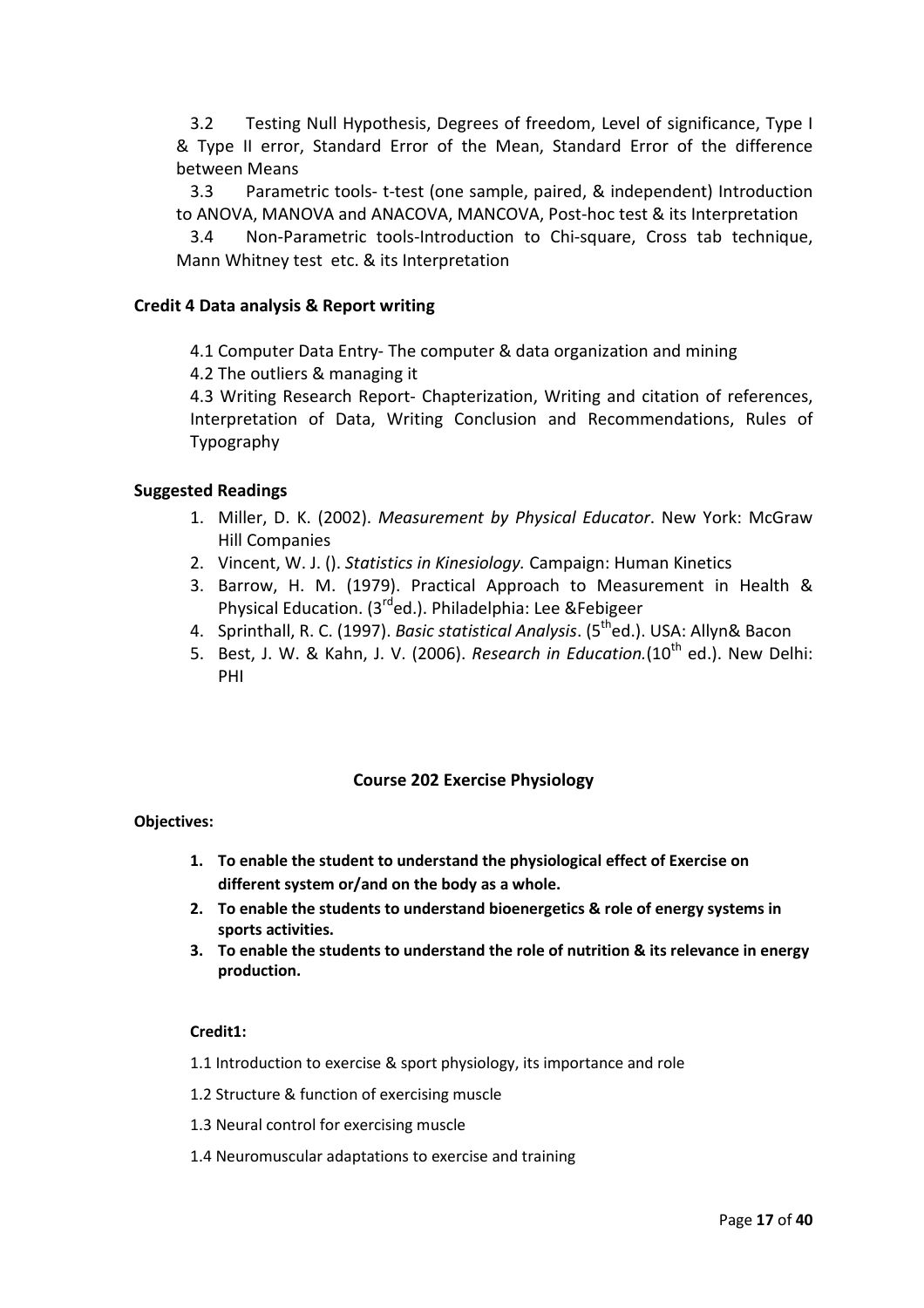#### **Credit2:**

- 2.1 Fuel for exercising muscle
- 2.2 Energy expenditure and fatigue
- 2.3 The cardiovascular system & its control
- 2.4 The Respiratory system & its regulation

#### **Credit3:**

- 3.1 Cardio-respiratory responses to acute exercise
- 3.2 Adaptations to Resistance Training
- 3.3 Adaptations to aerobic & aerobic Training
- 3.4 Endocrine system and adaptation to exercise

### **Credit4:**

- 4.1 Exercise in hot and cold environments
- 4.2 Exercise & training at Altitude
- 4.3 Body Composition & Nutrition for Sport
- 4.4 Physiological assessment & evaluation of performance determining factors

#### **Suggested Readings:**

1. Wilmore, J H and Costill, D L (2004) Physiology of Sport and Exercise. Champaign, Illinois: Human Kinetics

2. McArdle, W.D., Katch, F.I. and Katch, V.L. (2007). Exercise Physiology, Energy, Nutrition and Human Performance. Baltimore: Lippincott, Williams & Wilkins

3. Mathew, D.K. and Fox, E.L.(1976). Physiology basis of Physical Education and athletics. Philadelphia: UBS company

4. Powers, S K and Howley, E T (2004) Exercise Physiology: Theory and Application to Fitness and Performance. New York: McGraw-Hill.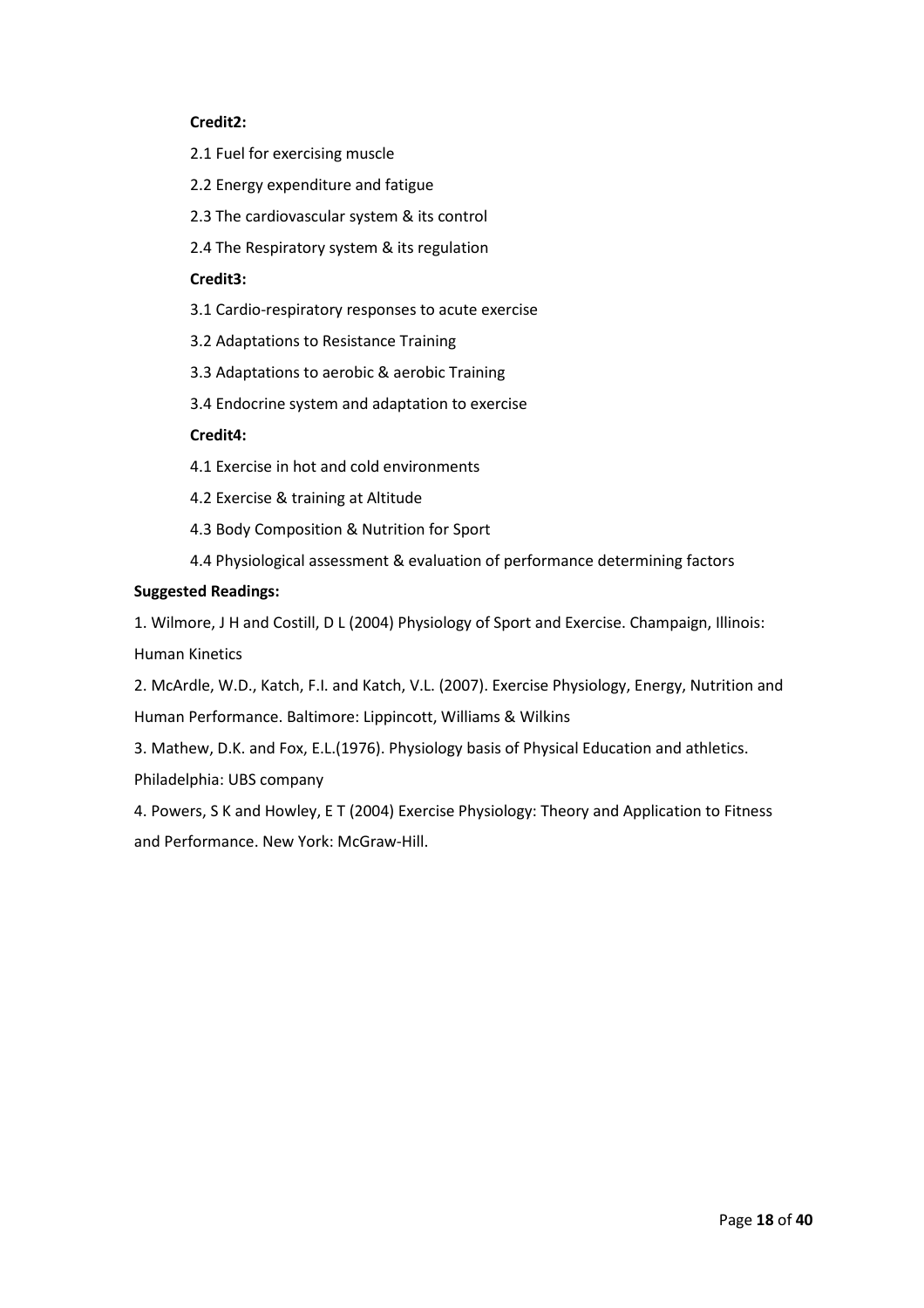## **Course 203 Professional Preparation & Curriculum Design**

### **Objectives:**

- **1. To provide foundation of profession, its criteria.**
- **2. To understand the various perspectives of profession.**
- **3. To understand the principles & process of professional development.**

### **Credit 1: The profession**

- 1.1 Meaning, criteria & evaluation of profession
- 1.2 A professional & professionalism in Physical Education & sports
- 1.3 Physical Education as a profession
- 1.4 Legal regulation of profession

#### **Credit 2: Professional Preparation**

- 2.1 Historical perspectives
- 2.2 Policy perspectives
- 2.3 Theoretical perspectives
- 2.4 Nature & content of professional preparation programs

## **Credit 3: Professional Development**

- 3.1 Meaning & process
- 3.2 Growth on the job- in service concept
- 3.3 Self appraisal& parameter influencing self appraisal
- 3.4 Guiding principles & professional relations
- 3.5 Qualifications & duties, responsibilities & job profiles of school Physical Education teachers, directors of Physical Education in colleges & university

#### **Credit 4: Curriculum**

- 4.1 Meaning, importance & fundamental principles of curriculum planning
- 4.2 Writing the curriculum guide
- 4.3 Implementing the Physical Education curriculum

#### **Suggested Reading:**

- 1. KiranSandhu (2004**).** Professional preparation and career development in Physical Education and sports**.** New Delhi: Friends publication.
- 2. KiranSandhu (2004). Trends and developments in Professional preparation in Physical Education and sports**.** New Delhi: Friends publication.
- 3. Barrow, H. M. (1983). Man & movement  $(3^{rd} Ed.)$ . Philadelphia: Lea &Febiger.
- 4. Buchor, C. A. &Wuest, D. A. (1987). Foundations of Physical Education and sports**.** St. Louis: Times mirror / Mosby college publication.
- 5. Kelly, L. E. &Melograno, V. J. (2004). Developing the Physical Education curriculum**.** Champaign: Human Kinetics.
- 6. Pangrazi, R.P. &Dauer, V. P. (1995). Dynamic Physical Education for elementary school children ( $11<sup>th</sup>$  Ed.). Boston: Allyn and Bacon.
- 7. Pangrazi, R.P. &Dauer, V. P. (1985**).** Dynamic Physical Education curriculum & instruction for secondary school student**.**Minnesoty: Burgess publishing company.
- 8. Lombardo, B. &Wuest, D. (1994). Curriculum & instruction the secondary school Physical Education experience**.** St. Louis: Mosby
- 9. Kasat, G. &Karmarkar, A. K. (1996). Professional preparation in Physical Education and sports**.** Amravati: Kasat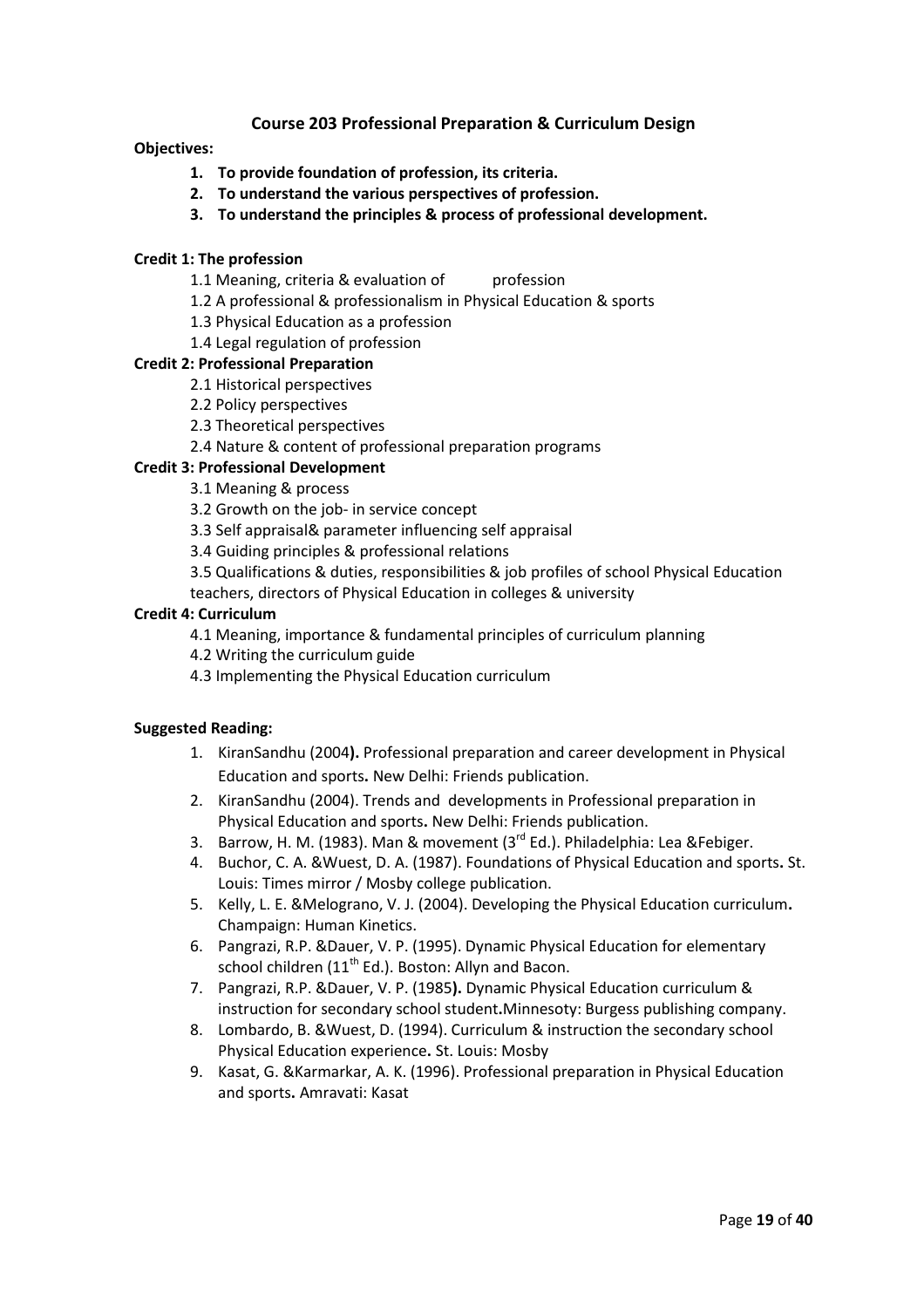## **Course 204.1 Fitness & Conditioning (Practical)**

#### **Objectives:**

- **1. To introduce students to various training methods in sports.**
- **2. To enable students improve overall & specific fitness.**
- **3. To help them create database of exercises & training protocols.**
- **4. To enable them to assess fitness using different techniques.**

#### **Activity 1**

Warm up Routines

Cooling down routines

#### **Activity 2**

Weight training exercises- dumbbell exercises, barbell exercises, machine exercises

#### **Activity 3**

Resistance band exercises for strength & flexibility development

#### **Activity 4**

Strength/Swiss ball exercises for stability, strength, flexibility & rehabilitation Core training

#### **Activity 5**

CPR Certification – cardio pulmonary resuscitation- certification training course

#### **Activity 6**

Circuit training for strength, endurance, strength endurance improvement, & calorie burning

#### **Activity 7**

Interval training- strength, endurance

#### **Activity 8**

Flexibility training- static training, PNF training

#### **Activity 9**

Endurance training- continuous method, repetition method, Fartlek training

#### **Activity 10**

Speed, power, agility- plyometrics, complex training etc

#### **Evaluation**

Evaluation will be done at the end of second semester. Student has to maintain record of the information collected & present it at the time of examination. Evaluation of this course will be done at both internal & external examinations. Examination will comprise fitness tests, oral examination, & database records etc.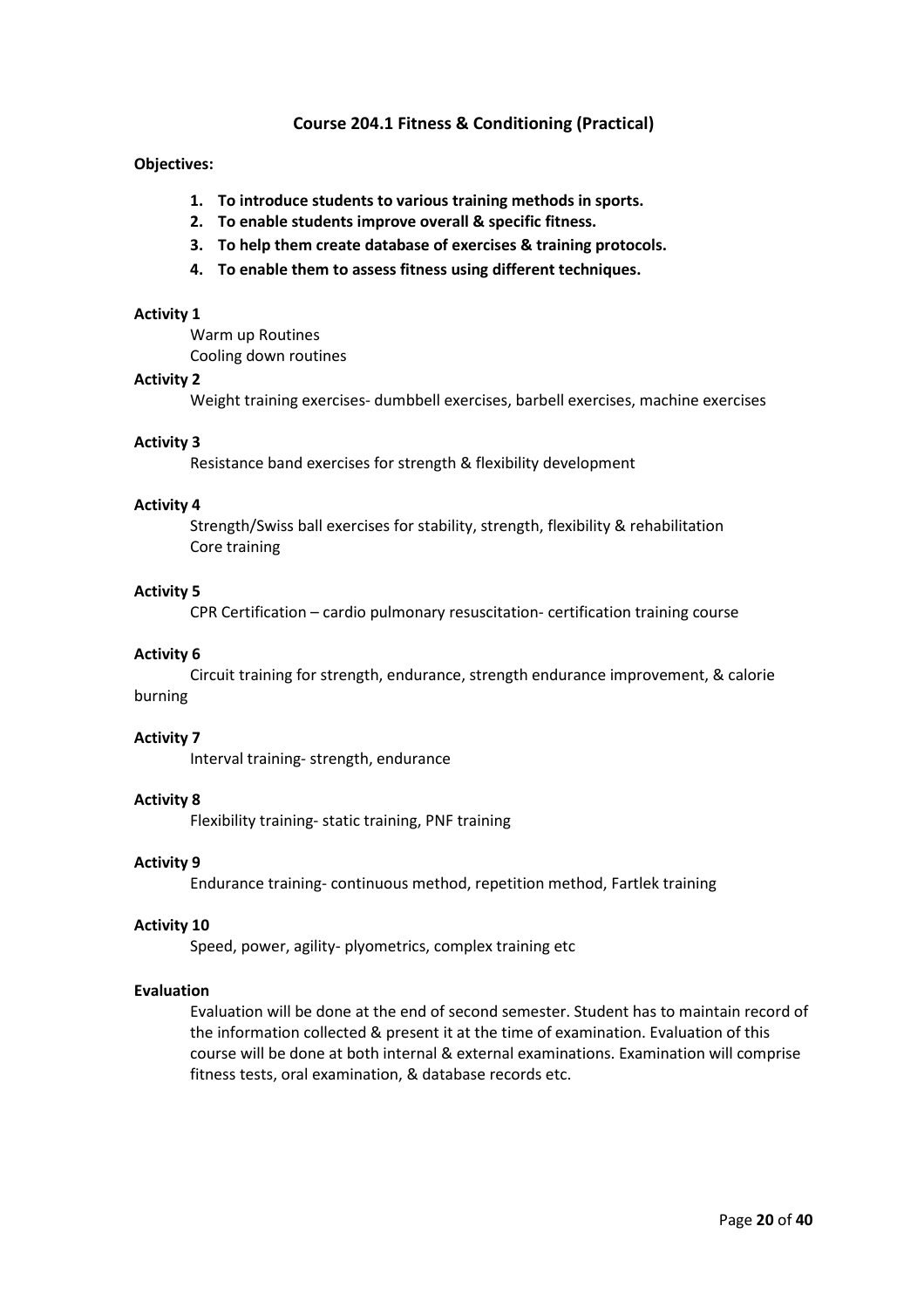## **Course 204.2 Measurement & Evaluation (Practical)**

## **Objectives:**

**1. To be able to understand the conduct of various measurement techniques.** 

- **2. To assess an individual, athlete, special person etc using appropriate tests.**
- **3. To develop ability to measure accurately.**

#### **Details of the course**

| Sr.            | <b>Classification</b>     | <b>Components &amp;Tests</b>                                                                    |  |  |  |  |
|----------------|---------------------------|-------------------------------------------------------------------------------------------------|--|--|--|--|
| No.            |                           |                                                                                                 |  |  |  |  |
|                |                           | Body weight, Stature Height, Sitting Height<br>1. General Body Measurement:                     |  |  |  |  |
|                |                           | 2. Skeletal Diameters: Biacromial Diameter, HumerusBicondylar Diameter,                         |  |  |  |  |
|                |                           | Wrist Diameter, Femur Bicondylar Diameter                                                       |  |  |  |  |
| $1\,$          | Anthropometric            | 3. Circumference: Chest Circumference, Upper Arm Circumference,                                 |  |  |  |  |
|                | measurement               | Thigh Circumference                                                                             |  |  |  |  |
|                |                           | 4. Length: Arm length, Leg length                                                               |  |  |  |  |
|                |                           | 5. SkinfoldMeasurement: Biceps, Tricep, Subcapular, Suprailiac                                  |  |  |  |  |
|                |                           | 6. Posture assessment                                                                           |  |  |  |  |
|                |                           | C. V. Endurance : Beep test, Run/walk test, Step test, Ergometer test                           |  |  |  |  |
|                |                           | Muscular strength & Endurance:1 RM, Pull Ups, Modified pull Ups, Flexed Arm Hang, Push          |  |  |  |  |
| $\overline{2}$ | <b>Health Related</b>     | Ups, Modified Push Ups Bent Knee Sit Ups, Curl-Up Test, Handgrip Strength Test                  |  |  |  |  |
|                | <b>Physical Fitness</b>   | Flexibility: Sit & Reach, Trunk & Neck Extention, Shoulder Flexibility, Shoulder lift, Shoulder |  |  |  |  |
|                |                           | & Wrist Elevation, Trunk rotation, Goniometer                                                   |  |  |  |  |
|                |                           | Body Composition: WHR, BMI, Digital body fat Monitor                                            |  |  |  |  |
|                |                           | Speed: 10 stride test, 40m multiple sprint test, 400m Drop off test, 50m. Dash, 30m. Flying     |  |  |  |  |
|                |                           | test                                                                                            |  |  |  |  |
|                |                           | Agility: Shuttle run, SEMO Agility run, Dodging run test, 505 Agility test, ZigZag run test,    |  |  |  |  |
| 3              | <b>Skill Related</b>      | Side step test, Illinois Agility Run test                                                       |  |  |  |  |
|                | <b>Physical Fitness</b>   | Balance: Stork stand, Bass stick test, Bass test of dynamic balance                             |  |  |  |  |
|                |                           | Reaction time: Ruler drop test, Hand reaction time, Foot reaction time test                     |  |  |  |  |
|                |                           | Power: SBJ, Vertical Jump, Medicine ball throw                                                  |  |  |  |  |
|                |                           | Co-ordination: Wall Catch test, Wall Volley                                                     |  |  |  |  |
|                |                           | Basket Ball: Nelson-Johnson, AAHPERD, SAI<br>1.                                                 |  |  |  |  |
| $\overline{4}$ | <b>Sports Skill Test</b>  | Foot Ball: AAHPERD, McDonald & SAI Soccer test<br>2.                                            |  |  |  |  |
|                |                           | Volley Ball: Brady, Russell-Lange & AAHPERD Volley ball skill test<br>3.                        |  |  |  |  |
|                |                           | 4.<br>Badminton: Miller wall volley badminton test, Service test                                |  |  |  |  |
| 5              | <b>Psychological test</b> | Paper pencil test- 16 PF test etc                                                               |  |  |  |  |
| 6              | <b>Physiological test</b> | Heart rate, respiratory rate, VO <sub>2</sub> max                                               |  |  |  |  |

**Evaluation (Total marks= 50, Internal= 25 marks, external= 25 marks)**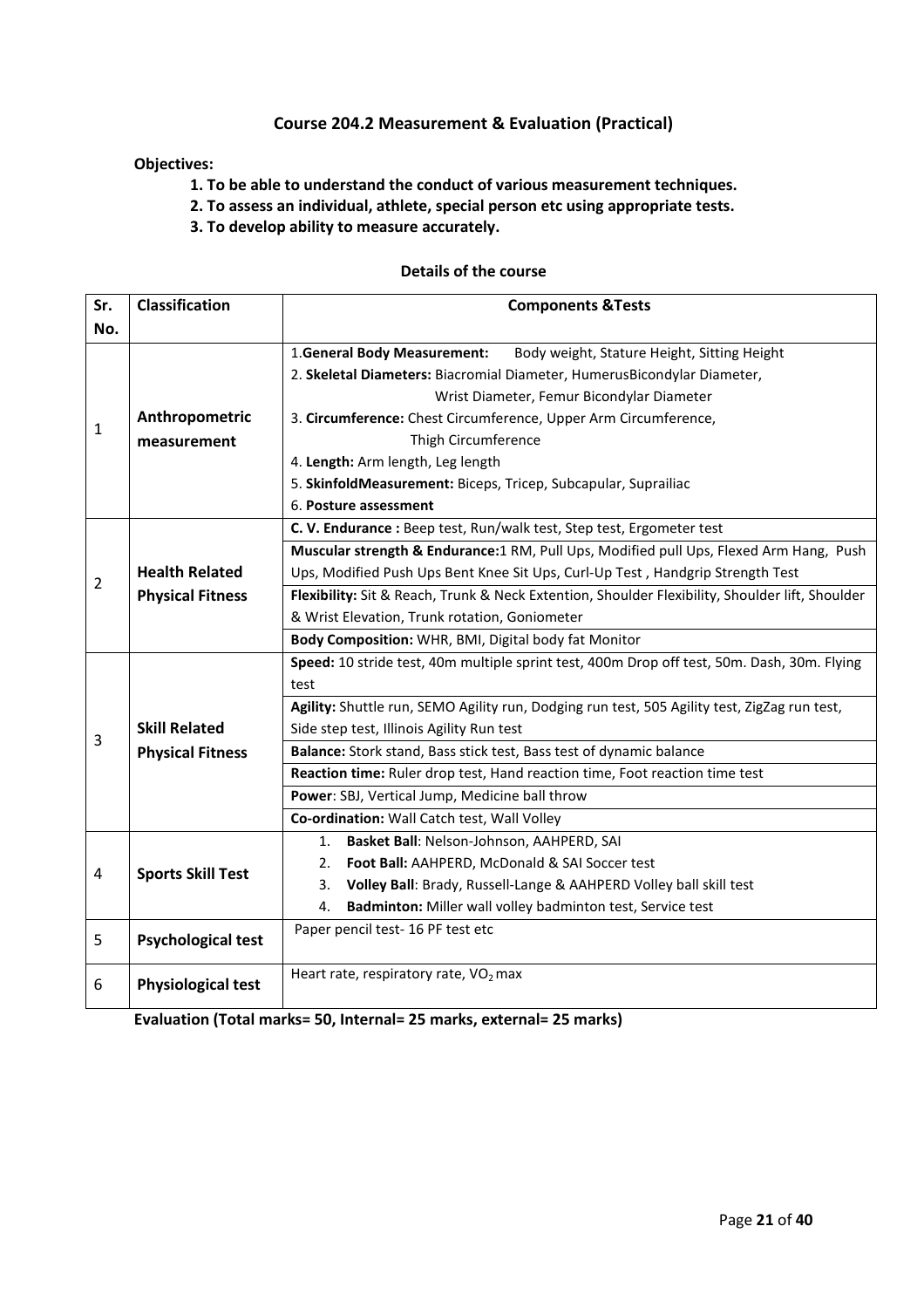#### **Details of External Evaluation**

### **1. Submission of report**

Every student will take up a project based on tests taught in the practical course. Candidate should prepare a detailed report on the project undertaken. The report should consist of details on objective of the project, tests selected, justification for selection of the tests, details of testing procedure, method of reliability & validity testing, analysis of data and measures suggested for improvement on the basis of analysis.

#### **2. Presentation of report**

Every student should prepare a PowerPoint presentation on the project undertaken and present the details at the time of evaluation.

#### **3. Viva-voce**

The viva-voce examination will be based on the contents taught in the practical course and the project undertaken by the student.Every student has to appear for the viva-voce examination to be held immediately after the presentation of the project.

### **Course 301 Biomechanics and Kinesiology**

#### **Objectives:**

- **1. To understand the science of Biomechanics and kinesiology in relation to human performance.**
- **2. To analyze various fundamental movements and understanding the relevance of analysis.**
- **3. To understand the body structure and apply the knowledge in analysis of movements.**

#### **Credit 1: Introduction to Biomechanics**

1.1 Definition and meaning of sports biomechanics- What are goals of exercise and sports biomechanics?, Future of sports biomechanics, Application of biomechanics in sports. 1.2 Basic dimensions and Credits of measurement used in mechanics- Scalar and vector quantities, Work, power and energy, Forms of motion, planes and axes, Basic concepts related to Kinetics. (Inertia, mass, force, Pressure, Torque, Impulse, Centre of gravity, volume, density.)

1.3 Principal of application of biomechanics- Force-motion principle, Force-time principle, Inertia, Range of motion, Balance, Co ordination Continuum, Segmental Interactions, Optimal projection, Spin.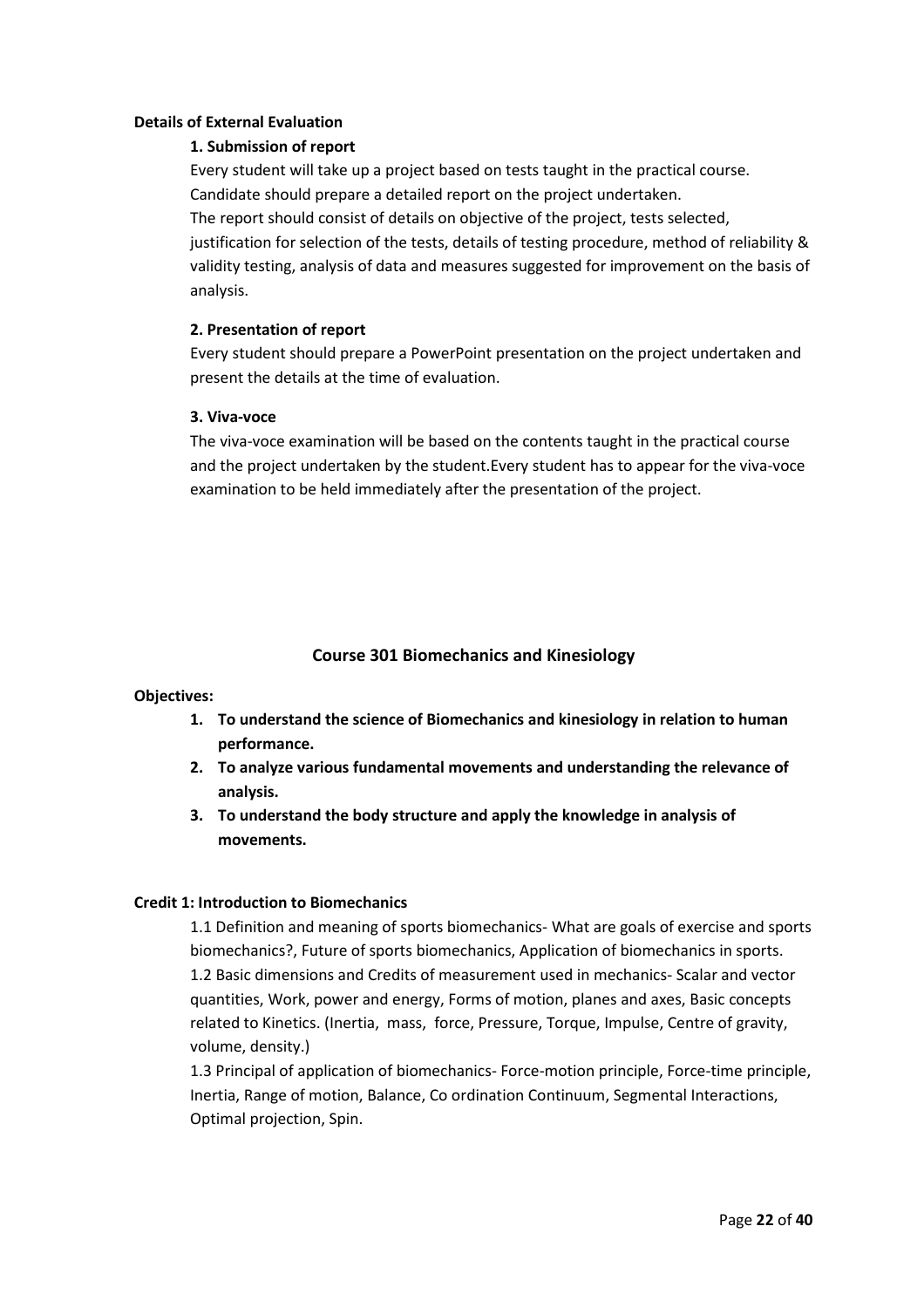#### **Credit 2: Human Movement**

2.1 Qualitative and quantitative biomechanical analysis to improve technique and training - Description, Observation, Evaluation, Instruction, Body Structure , Physical training, Technical training and Joint movements.

2.2 Video film analysis and tools of biomechanical analysis- Cinematography and videography, Electromyography, Dynamography, Use of LED's and electromagnetic markers, Electro Goniometer, Photo cells-light beams and timer system, Accelerometer, Force Transducers, Pressure sensors.

2.3 Analysis of fundamental skills and sports skills- Major Ball games, Swimming, Track and Field- Running, Throwing and Jumping

2.4 Latest research related to sports biomechanics- Research on technique and skill development, Research on analyzing method, Research on equipment to enhance performance development, Research based on injury prevention using sports biomechanics.

#### **Credit 3: Introduction to Kinesiology**

3.1 Definition, objectives and role of kinesiology.

- 3.2 Fundamental concepts of axes and planes.
- 3.3 Anatomical and physiological fundamentals.
- 3.4 Kinesiology of daily life.

#### **CREDIT 4 Kinesiology of Joints**

4.1 Upper Extremity -Shoulder, Elbow, Wrist- structure, movements, loads

- 4.2 Lower Extremity- Hip, Knee, Ankle, Foot- structure, movements, loads
- 4.3 Application of Kinesiology- Basic skills- Walking, Jumping, Running, Swimming.

#### **Suggested Readings**

- 1. Hay ,J (1981). The Biomechanics of sports techniques. New Jersy: Prentice Hall.
- 2. Bunn, J. W. (1981). Scientific principles of coaching. Englewood: Cliffs. Prentice Hall.
- 3. McGinnis, P. M.(2005).Biomechanics of sports exercises. USA: Human Kinetics.
- 4. Sunderrajan, G.S. Biomechanics of sports and games. Ludhiyana: Tondon Publication.
- 5. Susan, J. H (2003). Basic Biomechanics. (4<sup>th</sup>Edn.) Mc. Graw Hill Publication.
- 6. Dr. Rajlakshmi, D. (2007). Biomechanics for sports and games. Sports Educational Technologies.
- 7. Hoffman, S.J. (2005). Introduction to Kinesiology. Human Kinesiology Publication.
- 8. Uppal. A. K. and Lawrence, M. P. Kinesiology. New Delhi. Friends Publication: India.
- 9. Knudson, D. (2007). Fundamentals of Biomechanics. Chico, USA: Springer Publication.
- 10. Scott, M. G. (). Analysis of Human Motion. Newyork.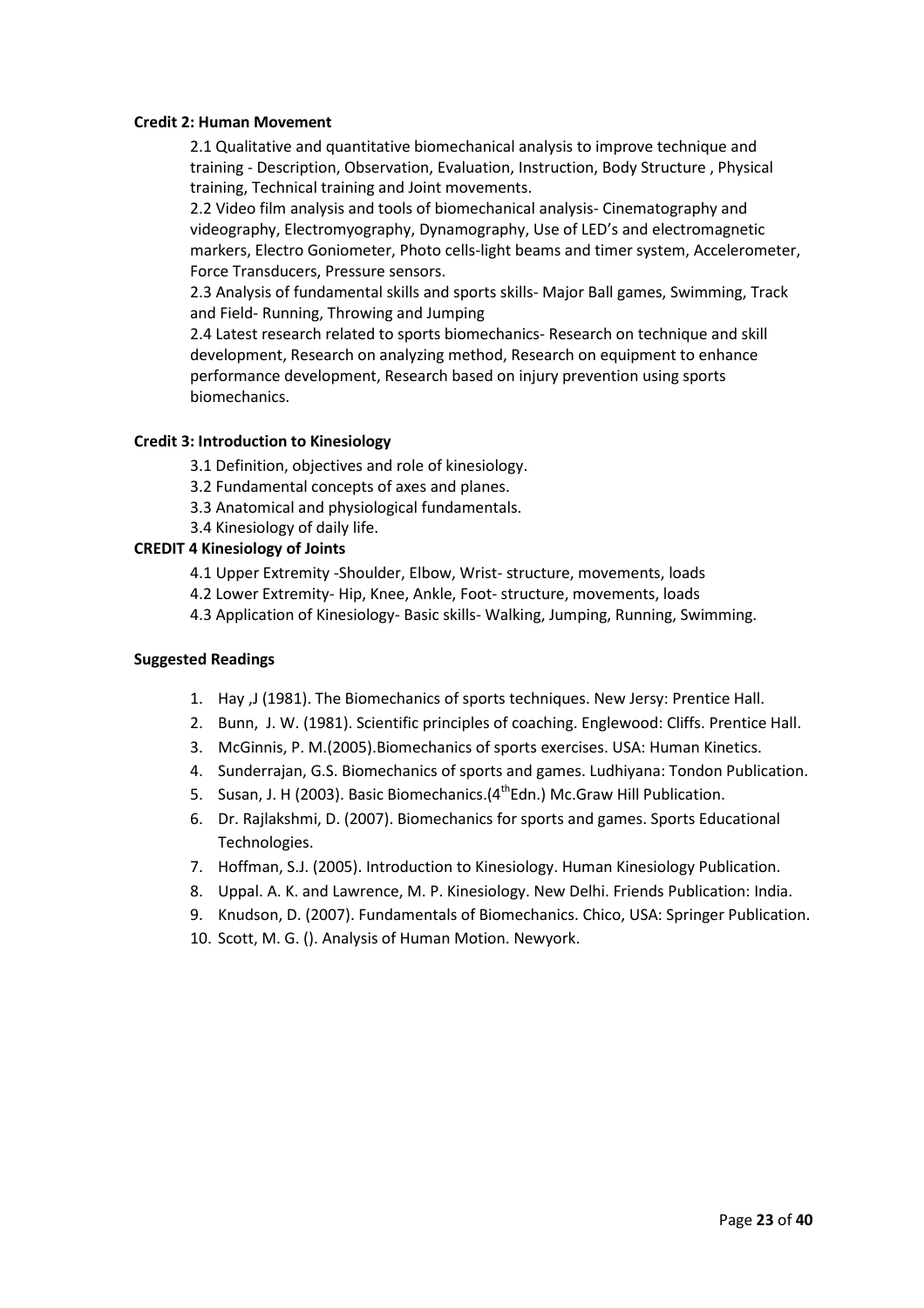## **Course 302 Management of Physical Education & Sports**

#### **Objectives:**

- **1. To acquaint the students with duties & responsibilities of managers.**
- **2. To acquaint the students understand the importance if management in Physical Education**
- **3. To acquaint the students with basic concept & principles of management in Physical Education.**

#### **Credit 1 The management process**

1.1 Definition, meaning, need & Importance of management in Physical Education & sports

1.2 Management framework, function & task, Functional effective & efficient management

1.3 Philosophical & theoretical dimensions of management, Principles of management

1.4 Management structure for Physical Education & sports programs

#### **Credit 2 Management of Physical Education**

2.1 Management guidelines for school & college Physical Education program, Management matters related to Physical Education Instructional program

2.2 Criteria for evaluating Physical Education instructional program, Recreational sports program (Intramural, fitness, sports, club program)

2.3 Management concern for college & Universities

2.4 Competitive sports program

#### **Credit 3 Management of Physical Education & sports Programs in public & private sector**

3.1 Corporate, workplace, health, fitness programs

3.2 Commercial health & fitness industry

- 3.3 Professional qualifications & responsibilities of Physical Education & sports personal
- 3.4 Physical Education Institutes with management perspective- A case study

#### **Credit 4 Management function**

4.1 H.R. Management & supervision

4.2 Program development, Facility Management

4.3 Finance & Management, Purchase, care of equipment

4.4 Management & the Athletic training program, Legal liability, Risk & Insurance Management

4.5 Sport marketing, Office Management

#### **Suggested Readings:**

1.Bucher, C. A.&Krotee, M. L. (2002). Management of Physical Education of Sports, (12<sup>th</sup> Edn.). New Yark: McGraw Hill.

2. Voltmer, E.F. (1979).The organization and administration of Physical Education  $(5<sup>th</sup>Edn)$ . New Jersy: Prentice Hall.

3. Parkhouse, B. L. (1991). The Management of Sports Foundation & Application St. Loup: Mosby Year Book.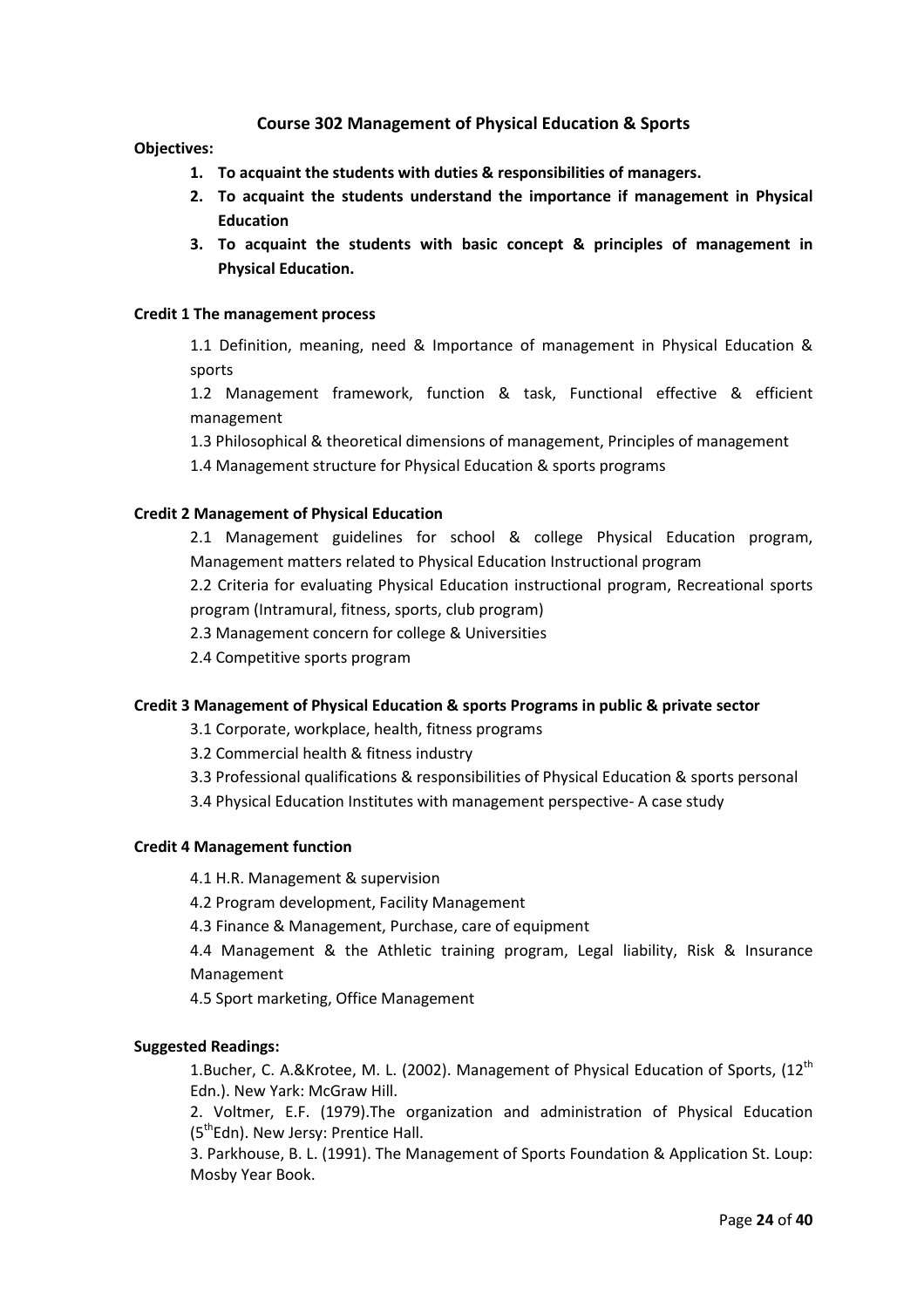4. Kamlesh, M. L. (2000). Management Concepts in Physical Education & Sports, New Delhi : Metropolitan Book Co. Pvt. Ltd.

## **Course 303 Athletic Care & Rehabilitation**

#### **Objectives:**

- **1. To understand the historical background & development of sports medicine**
- **2. To introduce to common injuries and healing process**
- **3. To get acquainted with injury management of common injuries**
- **4. To understand various modalities & its uses**

#### **Credit1: Introduction**

- 1.1 History, concept, aim, objectives, need & importance
- 1.2 Role of physician, athlete trainer & coaches
- 1.3 Team medical care- concept & approaches

#### **Credit2: Injury & tissue response**

- 2.1 Micro & macro trauma, over use trauma
- 2.2 tissue response to stress
- 2.3 Inflammation & different steps of wound healing
- 2.4 Common regional injuries & their management (head, neck, face, thorax, abdomen, pelvis, upper & lower limbs).

#### **Credit3: Therapeutic modalities & rehabilitation**

- 3.1Hydrotherapy, Cryotherapy, thermotherapy
- 3.2 Diathermy, infra-red, ultra sound
- 3.3 Contrast & paraffin bath
- 3.4 Approach to rehabilitation

#### **Credit4: Performance enhancement**

4.1 Performance enhancing drugs, substances

4.2 Athletic nutrition- Balanced diet & appropriate diet before, during & after athletic performance

#### **Suggested Reading:**

- 1. Roy, S. & Irwin (1983). Sports medicine. Prentice hall
- 2. Pande, P. K. (1987). Outline of sports medicine. New Delhi: Jaypee Bros.
- 3. Michael, H. (2001). Sports injuries recognition & management. (3<sup>rd</sup> Ed.). Oxford University press.
- 4. Armstrong & Tucker. Injuries in sports. London: Staples press.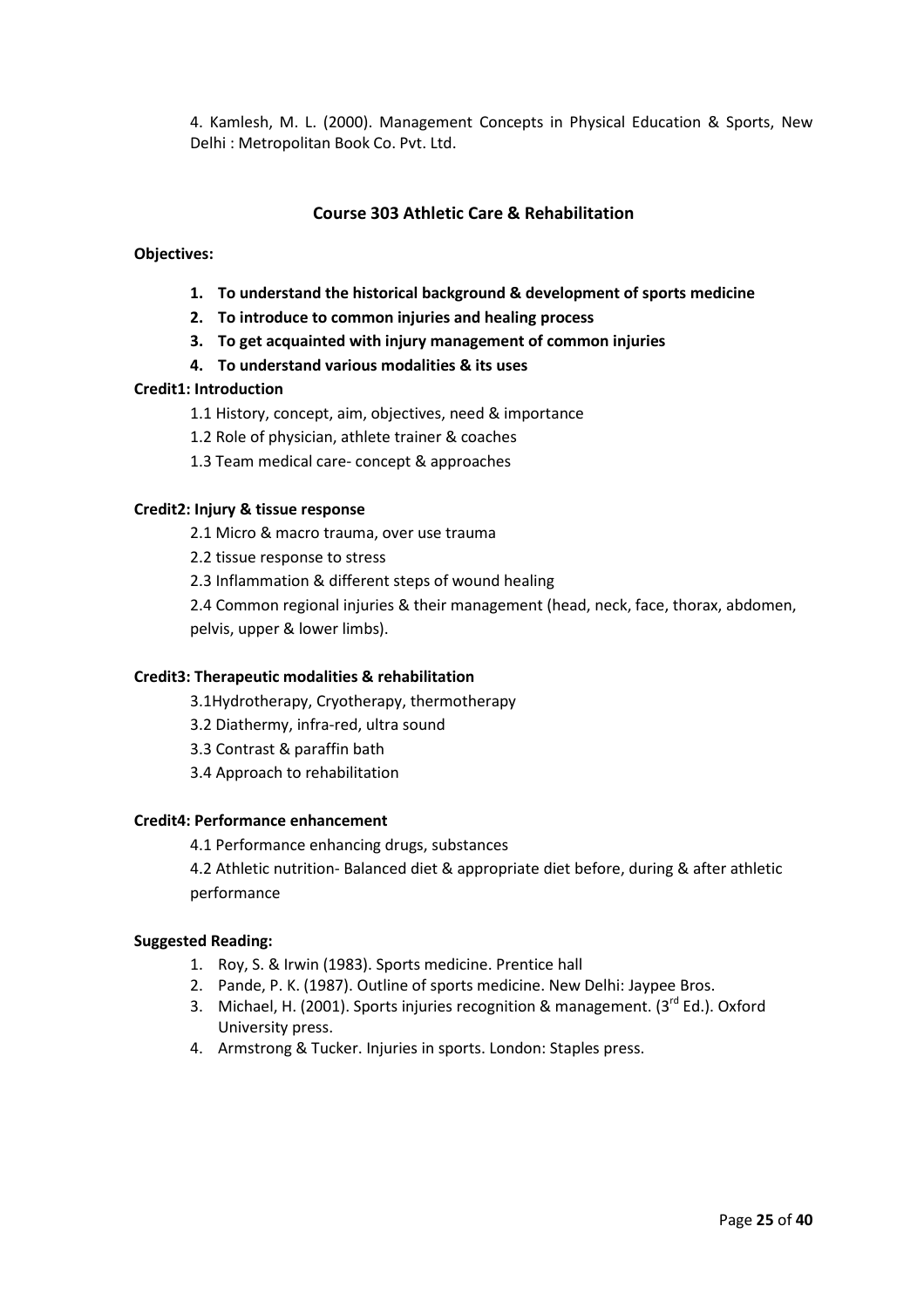## **Course 304 Philosophical & Sociological bases of PE**

#### **Objectives:**

 **1. To introduce students to the philosophic bases of Physical Education.** 

 **2. To help them develop personal philosophic skills.** 

 **3. To enable them to relate moral development and issues and crises in sports.** 

 **4. To understand relationship of sports and society and impact of globalization.** 

**5. To understand the relation between sports & women, sports & religion, sports & politics.** 

#### **Credit 1 Developing Philosophic skills**

- 1.1 What is Philosophy?
- 1.2 Idealism, Realism, Pragmatism, Naturalism and Existentialism
- 1.3 Objectives of Physical Education and Sports.
- 1.4 Developing personal Philosophic skills.
- 1.5 Improving life through our profession (Practical Applications)

#### **Credit 2 Values and Ethical issues in Sports**

- 2.1 Concepts of moral development and stages of development.
- 2.2 Ethics in Sports
- 2.3 Growing Ethical crises in sports.
- 2.4 Making sound Ethical decisions.

#### **Credit 3 What is Sociology?**

3.1 Introduction to Sports Sociology (Nature, Scope Def, Meaning, Importance and Historical perspective)

3.2 Relationship between Sports and Socializing Institutions (Family, Schools and educational systems)

3.3 National and International Integration through Sports (Sports and Nationalism; Sport's role in the making of Nation)

3.4 Sports and Women(Pre Independence, After Independence, Current Status, Social Barriers, Schemes for improving the Participation of Women by Govt)

3.5 Sports and Religion, Culture

#### **Credit 4 Sports, Globalization and its Social Impacts**

- 4.1 What is a Globalization and Characteristics of Global sport
- 4.2 Sports and Politics, Sponsorship, Media, Economy
- 4.3 Sport and Violence
- 4.4 Social Impacts of International Sports events

#### **Suggested readings:**

- 1. Kretchemar R, (1994) Practical Philosophy of Sport. U.S.A: Human Kinetics.
- 2. Bucher, (1992) Foundations of Physical Education. ( $1<sup>st</sup>$  Indian Edition) New Delhi: B. I. Publication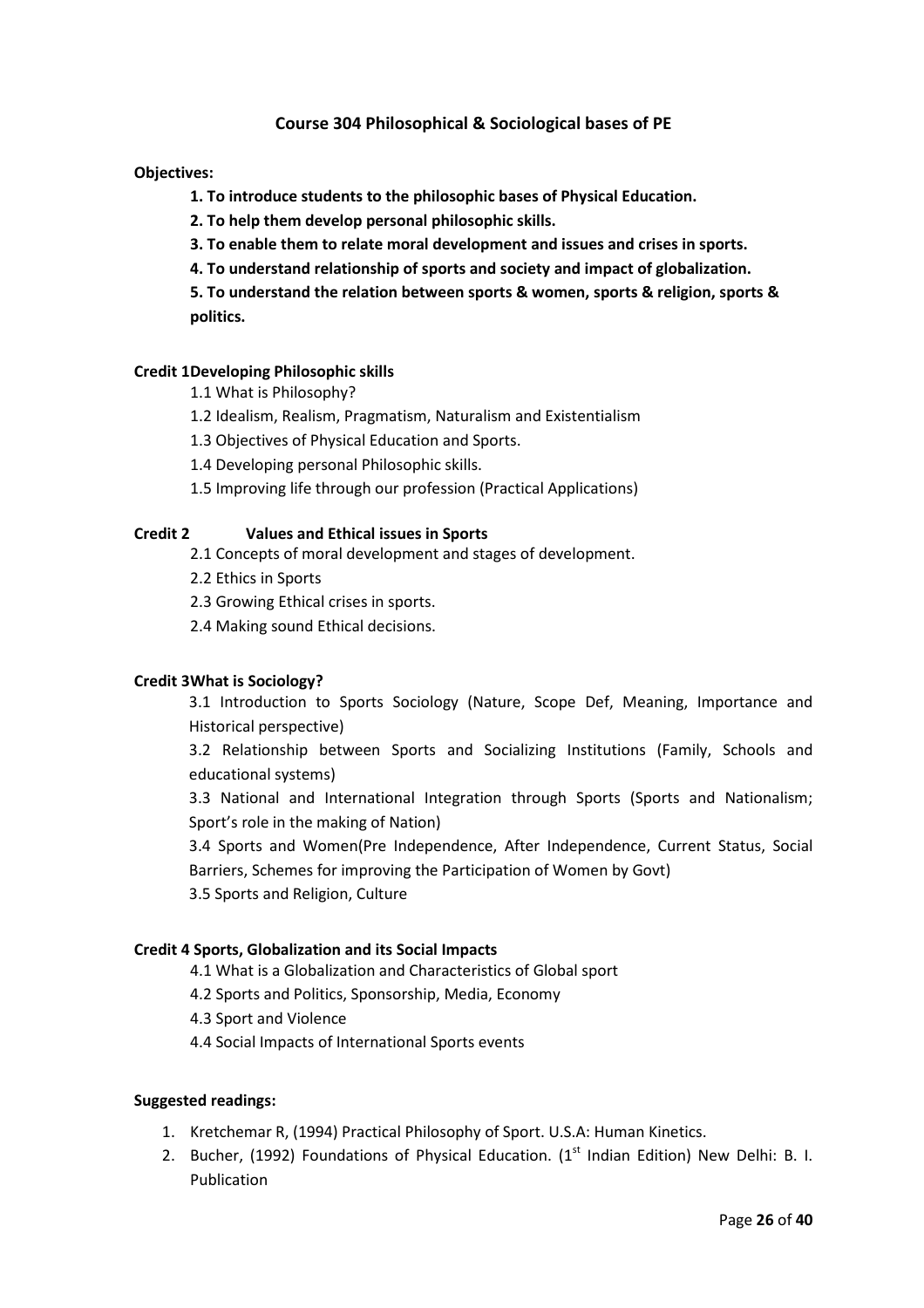- 3. Lumpkin, (1998) Physical Education and Sports: A Contemporary Introduction. U.S.A: McGraw Hill Companies.
- 4. Hardman K, Green K, (2005) Physical Education Essential Issues London. SAGA.
- 5. Shields D, Bredemeir B, (1995) Character Development and Physical Activity. U.S.A; Human Kinetics.
- 6. Dawn P, (2002) Gender and Physical Education. U.S.A, Routledge.
- 7. Ziegler, E.F. (2007) An Introduction to Sports and Physical Education Philosophy. Delhi: Sp Educational Techno.
- 8. Williams, J. E. (1964) Principals of Physical Education. Philadelphia: W.B. Sounders.
- 9. Jain R, (2002) Sports Sociology New Delhi: Jain Media Graphics.
- 10. Bhupindar S, (2004) Sports Sociology An Indian Perspective. New Delhi: Friends Publication.
- 11. Sharma S, (2004) Sociological foundations in Physical Education and Sports. New Delhi: Friends Publication.
- 12. Jarvie G, (2006) Sports, Culture and Society An Introduction. New York: Routledge.
- 13. Cashmore E (2000) Sports Culture An A Z Guide. New York: Routledge.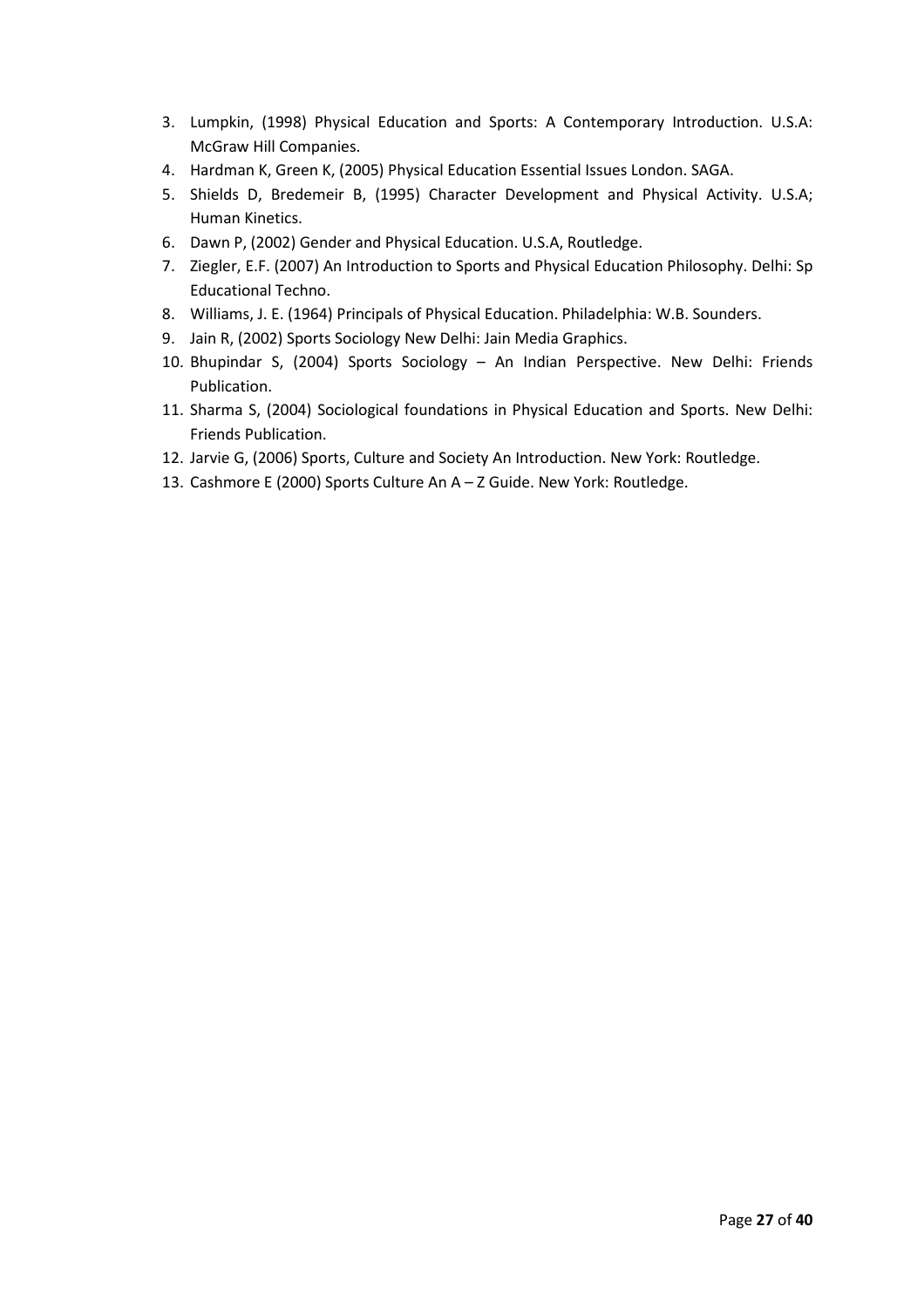## **Course 305 Pedagogy of Physical Education**

#### **Objectives:**

 **1. To enable students to distinguish among teaching, learning, & pedagogy.** 

 **2. To be able to explain difference between effectiveness and expertise in teaching.** 

**3. To acquire teaching skills & effectiveness & develop positive attitudes about process of learning & teaching.** 

**4. To enable them to sensitively apply teaching skills in different educational settings.** 

#### **Credit 1: Systematic improvement in teaching skills**

1.1 Science & Art of teaching – Teaching, Learning, & Pedagogy, appropriate practicesgoals & feedback

1.2 Stages of skill development in teaching, sources of help, expert PE teacher 1.3 Effective teacher- how are they identified? Active teachers, contextual variations of active teaching

1.4 What teachers do in PE? What students do in PE? Effective PE teaching

#### **Credit 2: Assessing and improving teaching**

2.1 Assessment model, on-site assessment of teaching, steps in assessment process

2.2 Task system- ecology of PE, important concepts in ecological framework

2.3 Interpersonal skills in PE teaching – teacher-student interaction skills, effective communication skills

2.4 Legal, ethical & moral issues in teaching, promoting self growth in PE

2.5 Strategies for content development- factors affecting program level planning, differing visions of good in PE

#### **Credit 3: Developing effective Credits of instructions**

3.1 Determining entry & exit levels, end of unit objectives, practical factors related to unit planning, constructing unit plan, writing instructional objectives

3.2 Generic instructional strategies- guided practice, independent practice, monitoring student performance

3.3 Instructional format- active teaching, task teaching, teaching through questioning, peer teaching, cooperative learning

3.4 Self-instructional formats- contracts, PSI, providing effective instruction for mainstream students

#### **Credit 4: Measuring teaching & its outcomes**

4.1 Traditional methods for assessing teaching- intuitive judgment, eyeballing, anecdotal records, checklists, rating scale

4.2 Systematic observation records- event recording, duration recording, interval recording, group time sampling, self recording

4.3 Combining observation techniques, important decisions in developing observation strategies, building observation system

4.4 What to observe, training observers, calculating reliability of observation data, examples of observation system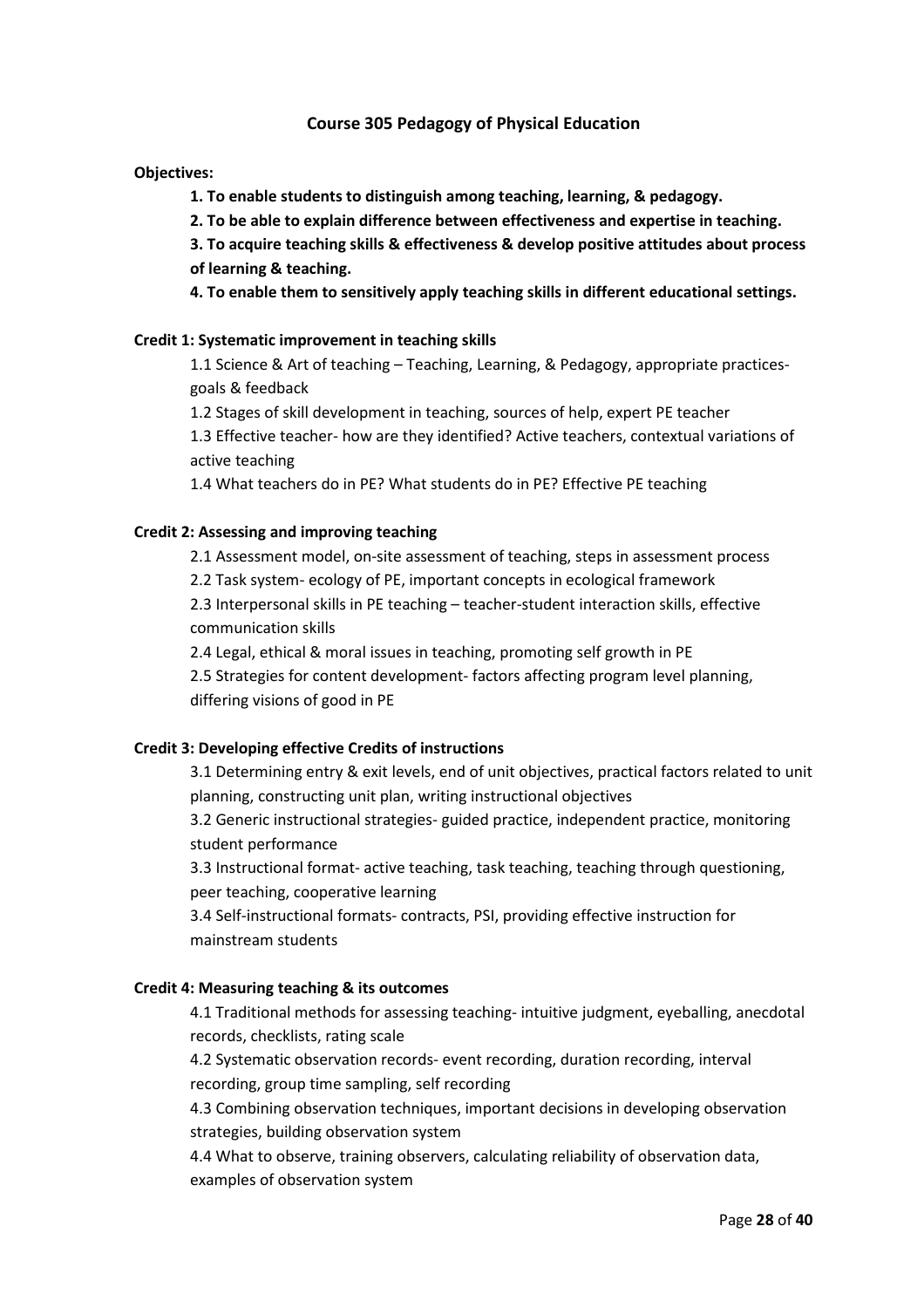### **Suggested Readings:**

1. Siedentop, D. (1991). Developing teaching skills in Physical Education. Ca:Mayfield Publishing company

2. Mosston, M., Ashworth, S. (1994). Teaching Physical Education ( $4<sup>th</sup> Ed$ ). NY: Macmillan College Publishing Company

3. Kelly, L.E., Nelograno, V.J. (2004). Developing the Physical Education curriculum. Champaign, IL: Human Kinetics

4. Hopple, C.J. (2005). Elementary Physical Education teaching & assessment- A practical guide. Champaign IL: Human Kinetics

## **306 Open Course**

**The Facility of open course provides for presentation of a faculty member'scurrent research or specialized academic interest. The title and syllabus will beframed by the faculty member. The course will be given on approval by the Institutional/college Committee. The course content will include the detailed syllabus and evaluation pattern for internal and external assessment.**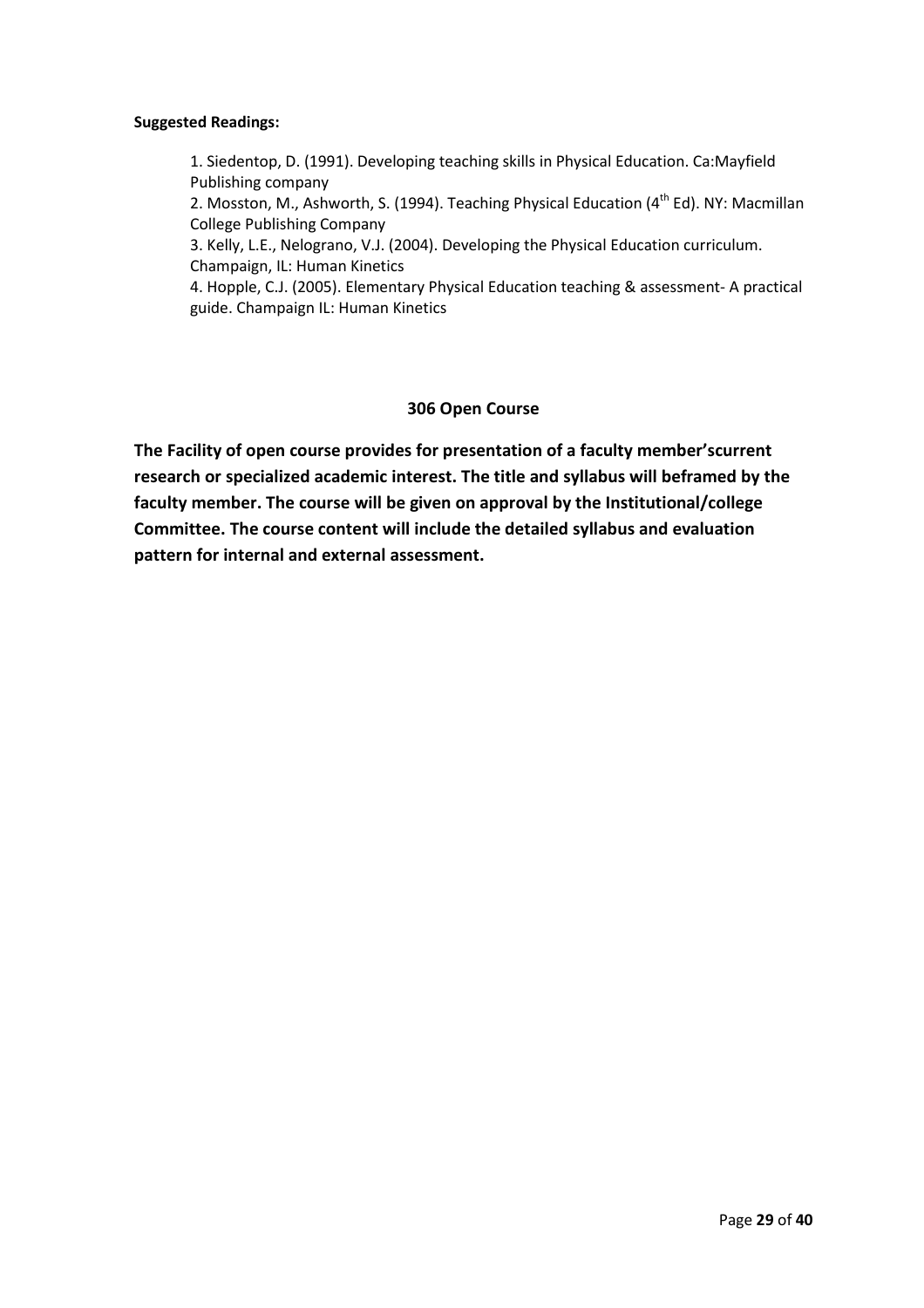#### **Course 401 Research Dissertation**

**Objectives:** 

- **1. To develop the Research attitude among the students**
- **2. To help the student to formulate the Research problem and carry out the Research**
- **3. To enable the students to develop and administer the tools for data collection**
- **4. To enable the students to organize and present the research work**

#### **Marks 100 (50 Marks each for Internal and External)**

This course has to be conducted by organizing workshops and seminars during semester II, III and IV. Details of the same are given in the following table

| Sr<br><b>No</b> | <b>Workshop / Seminar</b>                                                     | When to be<br>organized | Internal<br><b>Marks</b> | <b>External</b><br><b>Marks</b> | Total |
|-----------------|-------------------------------------------------------------------------------|-------------------------|--------------------------|---------------------------------|-------|
| 1               | Review of related literature and<br>identifying research problem/<br>question | Semester II             | 10                       |                                 | 10    |
| $\overline{2}$  | Proposal presentation and<br>Methodology                                      | Semester III            | 10                       |                                 | 10    |
| 3               | Data Collection Tools & its<br>Reliability                                    | Semester III            | 10                       |                                 | 10    |
| 4               | Analysis of Data and Writing<br>Report                                        | Semester IV             | 10                       |                                 | 10    |
| 5               | <b>Research Paper Presentation</b>                                            | Semester IV             | 10                       |                                 | 10    |
| 6               | Dissertation and Viva-voce                                                    | Semester IV             |                          | 50                              | 50    |
|                 |                                                                               | <b>Total</b>            | 50                       | 50                              | 100   |

#### **Details of Dissertation course work**

- Workshop/ seminars will be organized by college during specified semester with adequate time interval in between.
- **1. Proposal Presentation:** College will appoint guide to each student for his/her research work to be supervised. Every student has to select research problem and prepare a proposal on it and present it in front of two experts including guide
- **2. Review of related literature and Methodology:** A workshop will be organized to explain the method of finding reviews, writing reviews and references, Procedure, Population and sampling processes and techniques.
- **3. Data Collection Tools & its Reliability:** Selection or Preparation appropriate data collection tool, finding its reliability, administration of tool and scheduling.
- **4. Analysis of Data and Writing Report:** Applying appropriate descriptive and inferential statistical tool, Interpretation, discussion and conclusions, Guidelines for writing research report and application of computer for typing.
- **5. Research Paper Presentation:** Student will have to prepare a research paper on his/her research study & present it before guide & an expert appointed by college
- **6. Dissertation and Viva-voce:** Every candidate has to submit two bound copies of the Dissertation and its electronic format on CD/DVD in given time and dissertation will be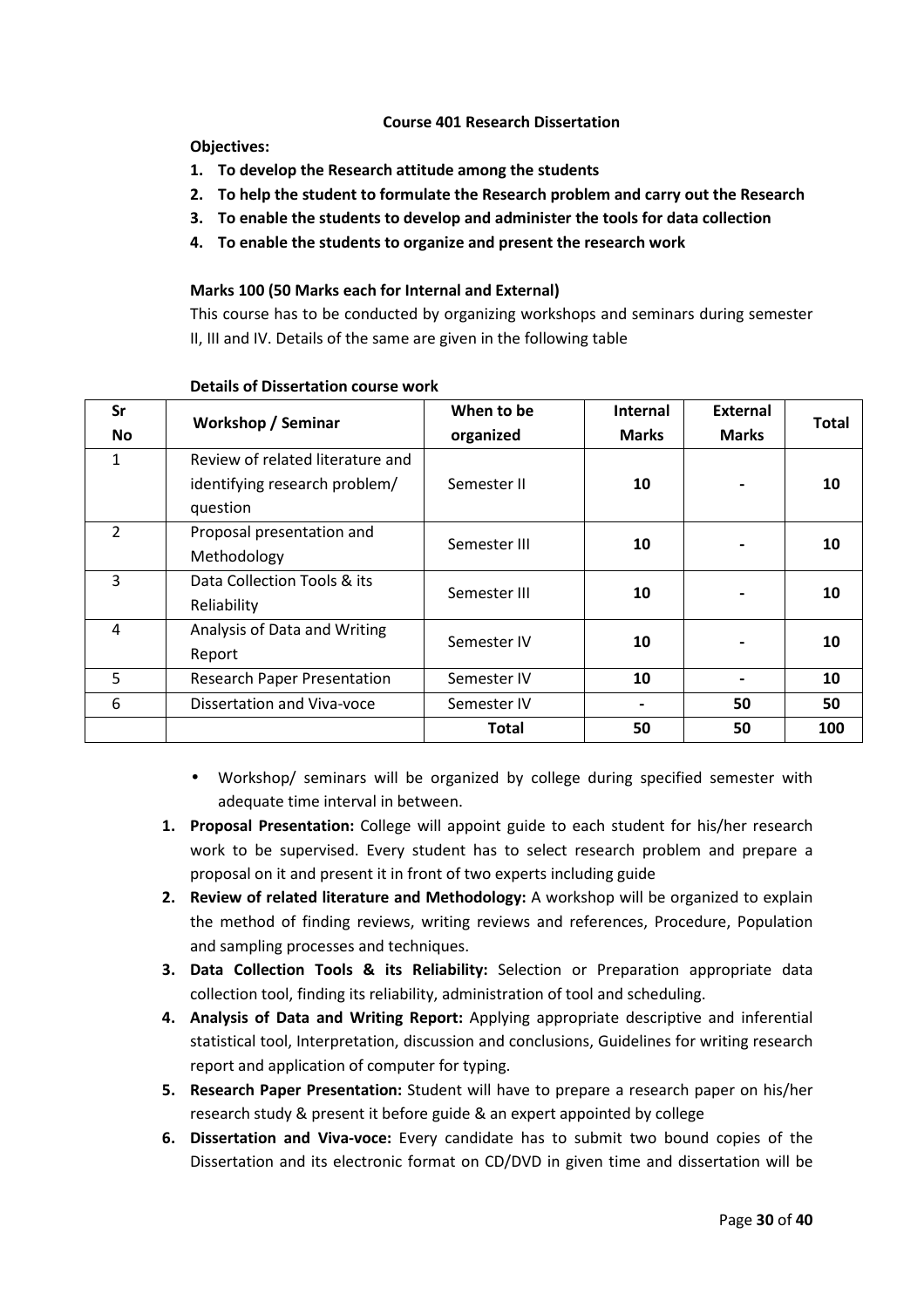sent by college to external examiner for evaluation.Viva Voce will be conducted by External and Internal examiner on the date declared by University of Pune.

**7. Research Report Format:** Every candidate must follow all the guidelines given in the research report format given in the appendix of this document.

## **Course 402 Specialization (Practical)**

The candidate has to opt for one of the specialization events listed below.

| 1. Athletics  | 6. Basketball | 11. Cricket      | 16. Boxing     | 21. Netball      |
|---------------|---------------|------------------|----------------|------------------|
| 2. Yoga       | 7. Hockey     | 12. Table tennis | 17. Judo       | 22. Korfball     |
| 3. Kabaddi    | 8. Football   | 13. Badminton    | 18. Taekwondo  | 23. Swimming     |
| 4. Kho-Kho    | 9. Handball   | 14. Tennis       | 19. Mallakhamb | 24. Fitnesss&    |
|               |               |                  |                | conditioning     |
| 5. Volleyball | 10. Softball  | 15. Wrestling    | 20. Gymnastics | 25. Physical     |
|               |               |                  |                | <b>Education</b> |

Each student will undergo advanced training in the event of his/her choice. The selected

eventwill be taught for the advanced level with reference to the given points:

## **1. Warming- up**

- 1.1 General Warming-up
- 1.2 Specific Warming-up

#### **2. Training for Motor Abilities**

2.1 Free hand exercises for general development

2.2 Strength training (Isometric, Isotonic and Isokinetic Exercises and other strength training

methods and means.

2.3 Endurance Training (Continuous method, Interval method & Fartlek)

2.4 Speed Training (Methods and means for developing sprinting speed, speed of movement

and reaction time).

2.5 Flexibility Training

#### **3. Technical/Skill Training**

3.1 The skills of the sport/game will be taught with the help of following exercises

3.1.1 Preparatory Exercises

3.1.2 Basic Exercises

3.1.3 Supplementary Exercises

3.2 Progressive Teaching Stages of skills

3.3 Lead-up activities/Modified games

3.4 Coaching of skills in relation to the game situation.

### **4. Tactics and Strategy**

4.1 Individual Tactics (Attack, Defense and High Performance)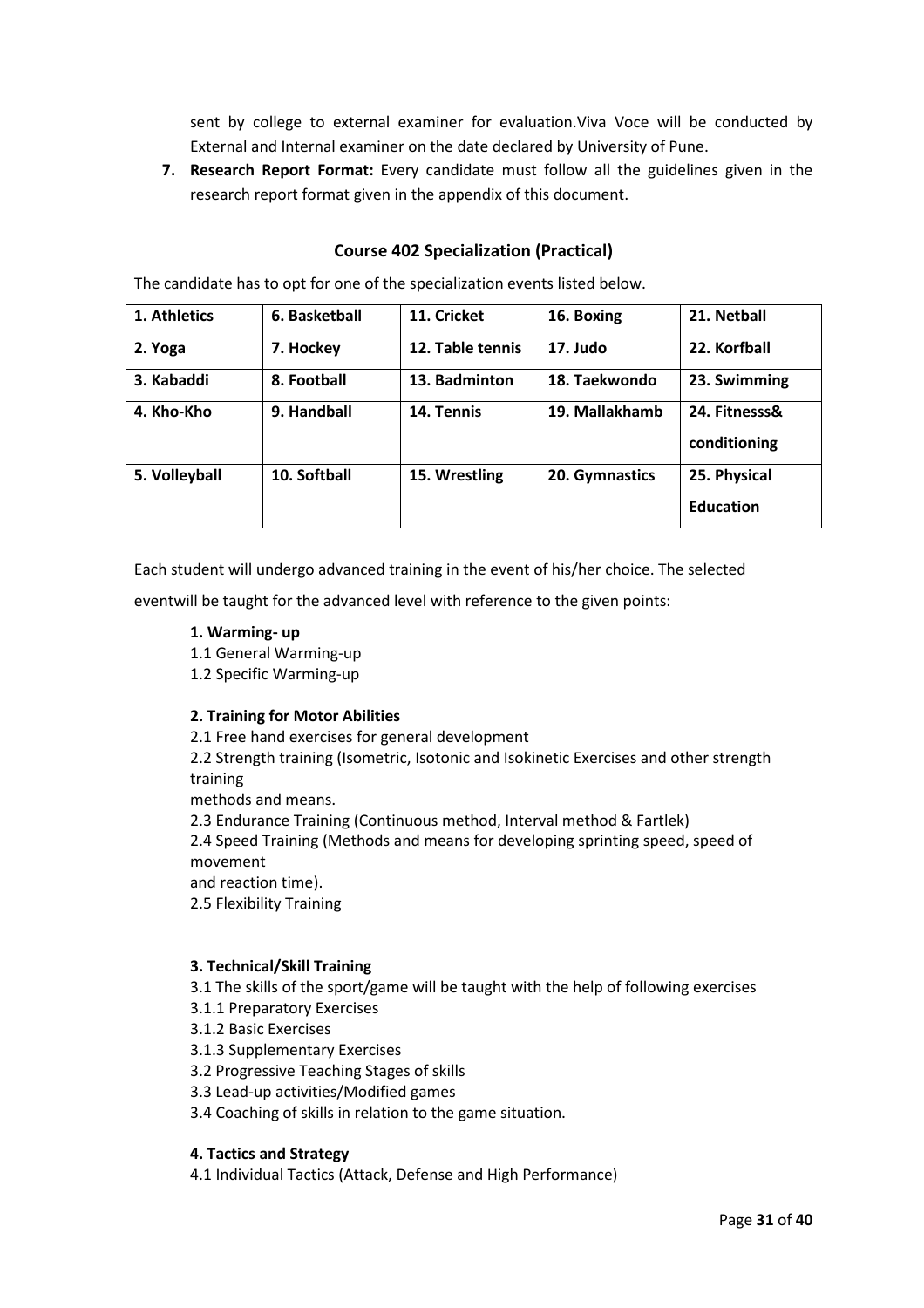4.2 Team Tactics (Attack, Defense and High Performance)

#### **5. Officiating and Organization**

- 5.1 Organization of competition
- 5.2 Rules and their interpretations
- 5.3 Laying out of play field/arena for competitions
- 5.4 Maintenance of play fields and equipment

#### **6. Evaluation**

- 6.1 General Tests
- 6.2 Specific Tests
- 6.3 Evaluation of performance
- 6.4 Final lesson in coaching

**7. Hands-on training program** - Each candidate has to undergo a 3 week Hands-on training program at college, health club or school specified by institute whichever is applicable. This program will be conducted based on the guidelines given below.

- i) Duration of the Hands-on training program- 3 weeks (Maximum 3 hours/day).
- ii) The candidate will report to the director/manager/teacher concerned and undergo the training program developed by the college teacher and concerned director.
- iii) At the end of completion, candidate will obtain certificate of completion from the Head & the director/manager/teacher concerned.
- iv) Activities to be completed-
- a) Understanding the administrative system related to competition participation, purchase & maintenance in the concerned college/Health club/School and duties related to teaching/training
- b) Role, duties & responsibilities of the Director/Trainer/Teacher
- c) Organization of event- required documentation, planning etc
- d) Training program sports coaching/fitness training etc
- e) Assessment of students/clients
- **Syllabus for the specialization in Fitness & conditioning and for Physical Education, college should form a committee and design the syllabus with details of internal and external evaluation of the mentioned specialization area.**

#### **Evaluation**

#### **Internal evaluation (50 marks) –**

1. **Lessons**- For internal evaluation, each candidate has to conduct 5 advanced coaching lessons tobe evaluated for 50 marks each. The college or institution can design the internal evaluation pattern in addition to the lessons. The pattern should be approved by the institutional committee.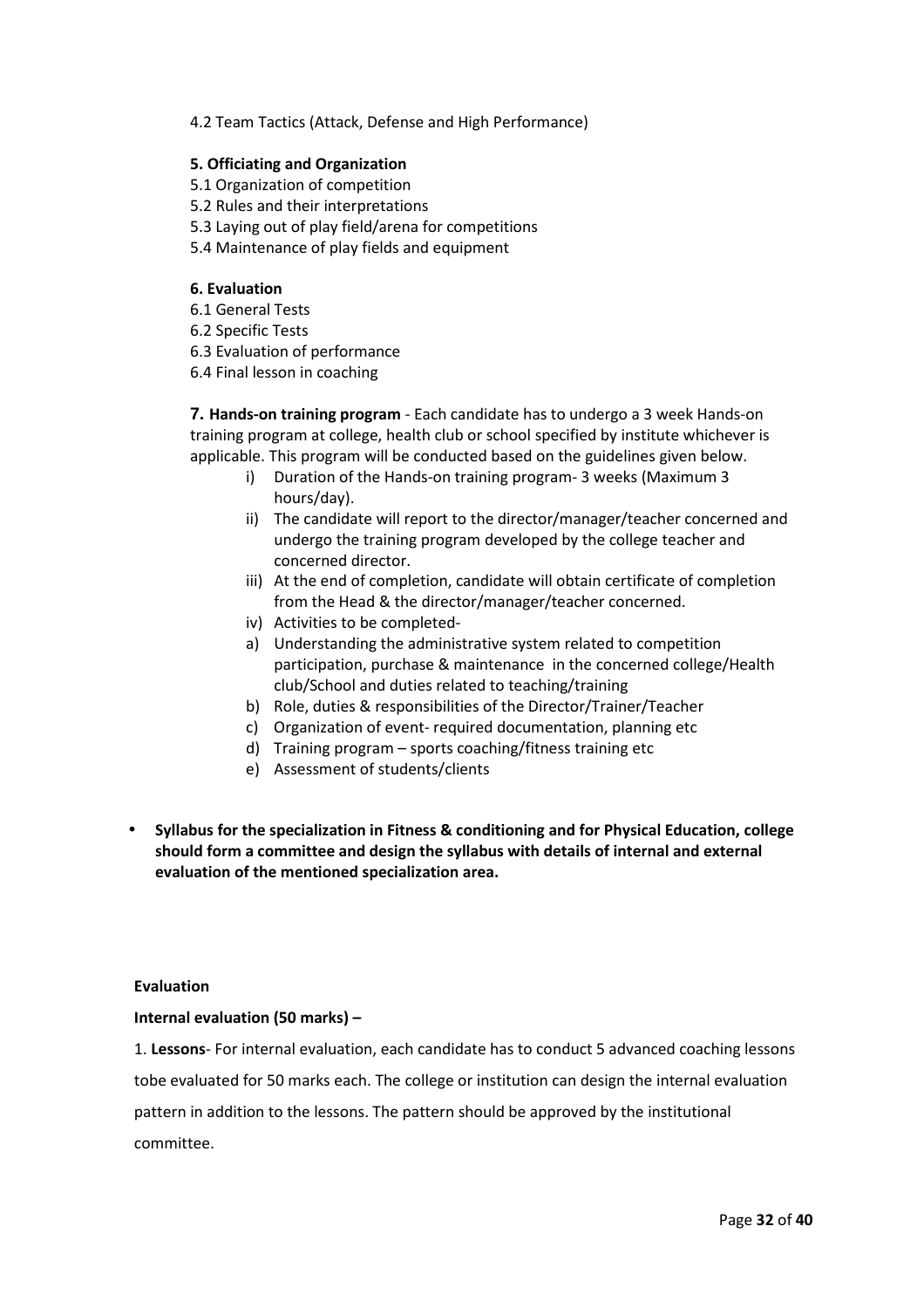### **External evaluation (50 marks) –**

This will comprise evaluation based on the performance in skill tests, and other evaluation parameters based on the fitness, conditioning, technical and tactical training, gameperformance, officiating & coaching strategies. The external evaluation of this course will be developedby the institutional committee.

## **Course 403 Health Education**

## **Objectives:**

- **1. To enable students to understand concept & importance and determinants of health.**
- **2. To help them understand the changing concept of health education, need of a comprehensive health education program and approaches to health education.**
- **3. To enable them to understand reasons, effects & preventive ways of substance use & abuse.**
- **4. To enable student to understand typical stages of diseases, and help them understand certain communicable and non-communicable diseases.**

## **Credit 1: Basics of Health**

1.1 Concept of Health- definition, new philosophy of health, dimensions of health 1.2 Determinants of Health- biological, behavioral & socio-cultural conditions, environment, socio-economic conditions, health services, aging of population, gender, other factors

1.3 Responsibility for health - individual, community, state & international responsibility 1.4 Indicators of Health- twelve indicators, levels of health care

## **Credit 2: Concept of Health Education**

2.1 Health Education- Definition, changing concept of HE, aims & Objectives: of HE, role of health care providers

- 2.2 Approaches to Health Education
- 2.3 Contents of Health Education
- 2.4 Principles of HE and need & importance of HE

#### **Credit 3: Substance use & abuse**

3.1 Substance use, abuse, reasons for abuse, effects of drugs on body- route of administration, distribution, dosage, expectation of user, frequency

3.2 Alcohol- reasons, consequences, alcoholism and related problems

3.3 Tobacco- effects of smoking, reasons for smoking, second hand smoking, preventing tobacco use

3.4 Inhalants, designer drugs, marijuana, cocaine, prevention of drug abuse, legal approach, educational approach, community approach, treatment & rehabilitation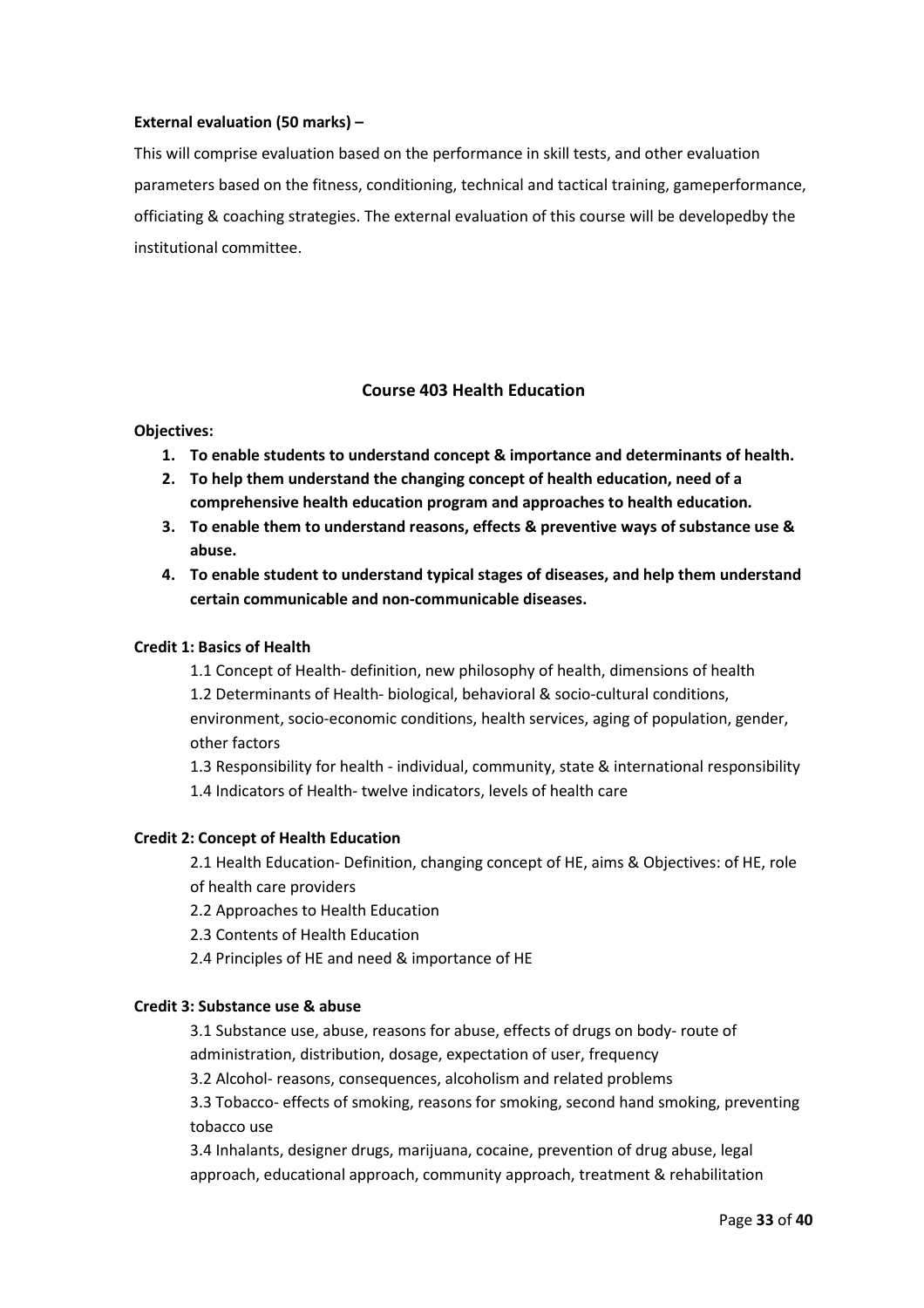#### **Credit 4: Communicable & non-communicable diseases**

4.1 Pahtogens- virus, bacteria, rickettsiae, fungi, protozoa, helminthes, stages of disease, protection against disease

4.2 Communicable diseases- chickenpox, influenza, Tuberculosis, Typhoid, Cholera, Hepatitis

4.3 Malaria, Chikungunya, Dengue syndrome, STDs, AIDS

4.4. Non-communicable diseases- hypertension, stroke, rheumatic heart diseases, diabetes

#### **Suggested Readings:**

1. Greene, W.H., Simon-Morton, B.G.(1984). Introduction to Health Education. NY: Macmillan Publishing Company

2. Anspaugh, D.J., Ezell, G. (1995). Teaching today's health (4<sup>th</sup> Ed). Boston: Allyn& Bacon

3. Park, K. (2007). Park's textbook of Preventive & social medicine (19<sup>th</sup> Ed). India: BanarasidasBhanot Publishers

## **Course 404 Adapted Physical Education**

**Objectives:** 

- **1. To enable the students to understand the meaning, need and importance of Adapted Physical Education**
- **2. To enable the students to know the purpose, aims and objectives of Adapted Physical Education**
- **3. To enable the students to understand the Test, Measurement and Evaluation in Adapted Physical Education**
- **4. To enable the students to develop the Individual Education Program of Adapted Physical Education**
- **5. To enable the students to understand the Motor & HRPF development of individual with disability**
- **6. To enable the students to understand the role of games and sports in Adapted Physical Education**

#### **Credit 1: An Introduction to Adapted Physical Education**

- 1.1 Meaning, Need and Importance of Adapted Physical Education and Sports
- 1.2 Purpose, Aims and Objectives of Adapted Physical Education and Sports
- 1.3 Program organization of Adapted Physical Education and Sports
- 1.4 Adapted Sports- Para Olympics
- 1.5 Test, Measurement and Evaluation in Adapted Physical Education

#### **Credit 2: Development of Individual Education Program (IEP)**

- 2.1 The student with a disability
- 2.2 Components and Development of IEP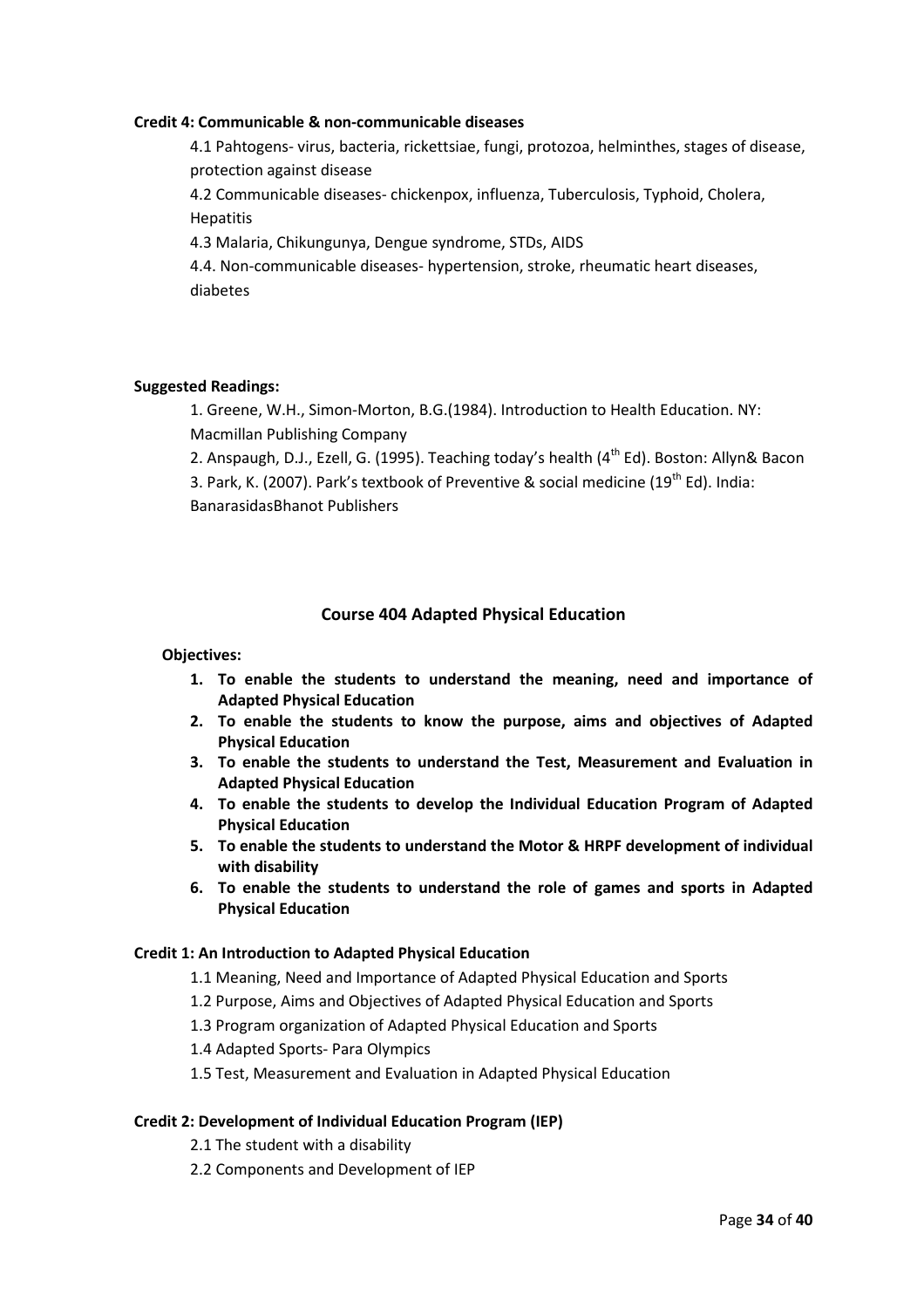- 2.3 Principles of Adapted Physical Education and Sports
- 2.4 Role of Physical Education teacher
- 2.5 Teaching style, method and approach in teaching Adapted Physical Education

### **Credit 3: Developmental Considerations of an Individual**

- 3.1 Motor development
- 3.2 Perceptual Motor development
- 3.3 Early childhood and Adapted Physical Education

#### **Credit 4: Individual with unique need and activities**

- 4.1 Behavioral and Special learning disability
- 4.2 Visual Impaired and Deafness
- 4.3 Health Impaired students and Physical Education
- 4.4 HRPF and its development for Individual with unique need
- 4.5 Role of games and sports in Adapted Physical Education

#### **Suggested readings:**

- 1. Beverly, N. (1986). Moving and Learning. Times Mirror/Mosby College Publishing.
- 2. Cratty, B.J. Adapted Physical Education in the Mainstream.  $(4<sup>th</sup>$  Edition) Love Publishing Company.
- 3. Houner, L.D*.* Integrated Physical Education- A guide for the elementary classroom teacher.
- 4. Winnick, J. P. (2005). Adapted Physical Education and Sports. Human Kinetics (4<sup>th</sup> Edition).
- 5. Pangrazi, R.P. and Dauer, V. P. Dynamics Physical Education for Elementary School Children. (11<sup>th</sup> Edition). Allyn and Bacon Publishing.

#### **Course 405 Exercise Prescription & Fitness Management**

#### **Objectives:**

- **1. To get introduced to basic concept of fitness & its assessment.**
- **2. To understand the principles of exercise prescription.**
- **3. To understand the guidelines & be able to design the exercise plans for variety of Population**

#### **Credit 1: Basic Principles of Physical Fitness**

- 1.1 How much physical activity is enough? Benefits of physical activity
- 1.2 Health related components of physical fitness, skill related components of fitness

1.3 Principles of physical training: Specificity, progressive overload (FITT), Reversibility, individual difference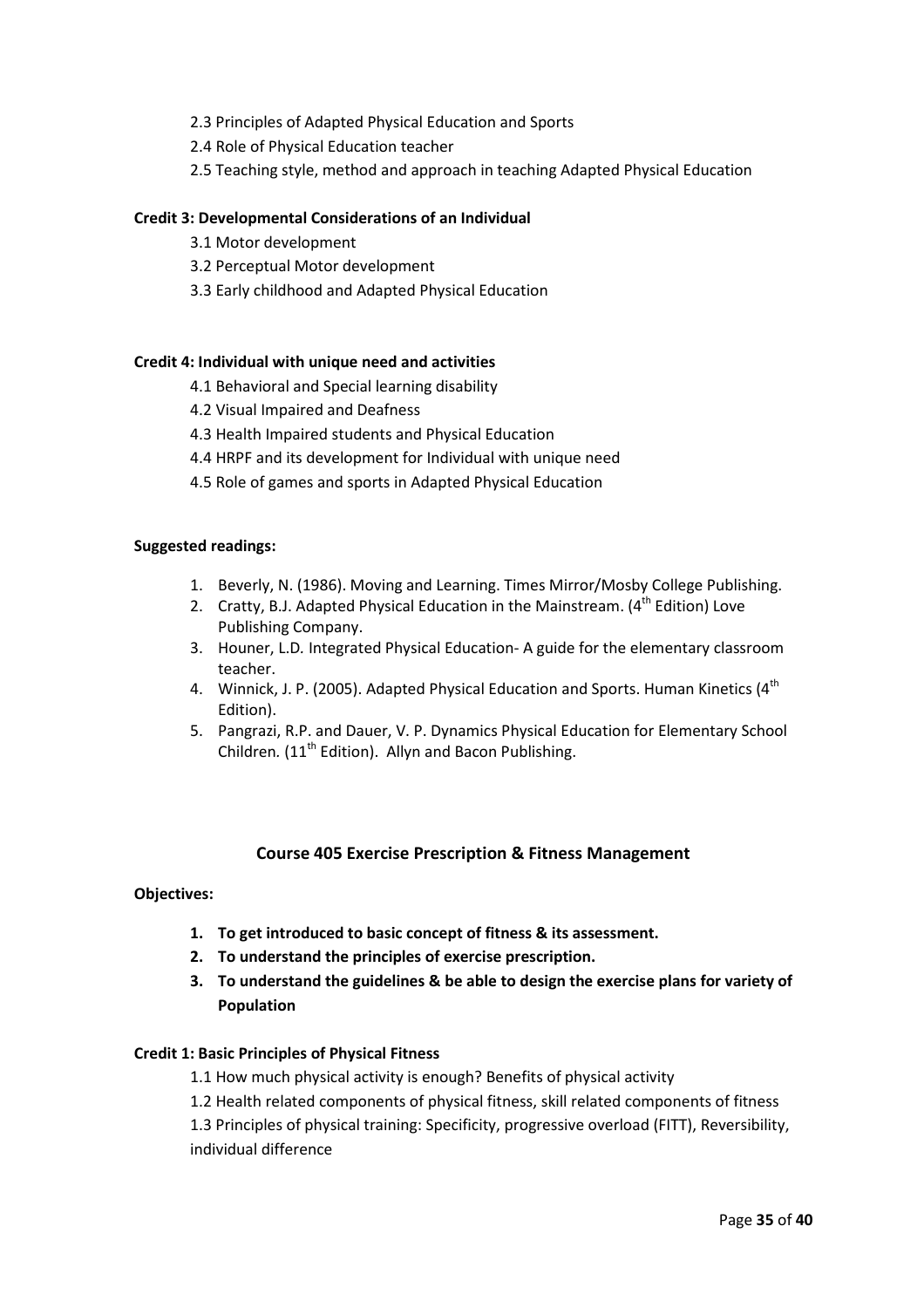1.4 Designing your exercise program- guidelines for training, choosing activities for a balanced program

## **Credit 2: Developing fitness, improving quality of life**

2.1 Benefits of aerobic exercises, monitoring heart rate

2.2 Developing aerobic exercise program- setting goals, applying FITT, building & maintaining aerobic fitness

2.3 Benefits of muscular strength & endurance, assessing muscular strength & endurance, creating a successful strength training program

2.4 Applying FITT principle, weight machines versus free weights, weight training safety 2.5 Determinants of flexibility, benefits & additional potential benefits of flexibility &

stretching exercises, Flexibility improvement- FITT principle

## **Credit 3: Developing a personal fitness plan**

3.1 Guidelines for personal fitness plan- set goals, select activity, set target, system of mini goals & rewards, lifestyle activity, monitoring, commitment

3.2 Putting plan into action, maintaining fitness program for life

3.3 Exercise guidelines for people with special concerns- arthritis, asthma, diabetes, heart disease, hypertension, obesity, and osteoporosis

3.4 Exercise guidelines for life stages- children & adolescents, pregnant women, older adults

## **Credit 4: Behavior change & fitness management**

- 4.1 Psychosocial factors to consider, Behavioral change theories & exercise
- 4.2 Strategies to achieve fitness goals & maintaining fitness programs
- 4.3 Trends in weight loss, weight gain
- 4.4 Causes of obesity, implications of overweight & obesity
- 4.5 Underweight conditions & eating disorders

#### **Suggested Readings:**

1. Fahey, Insel, Roth (2004). Fit & well (6th Ed.). Boston: McGraw Hill co.

2. Greenberg, Dintiman, Oakes. (2004). Physical fitness & wellness (3rd Ed.). IL: Human Kinetics

3. Howley& Franks (1997). Health fitness instructor's Handbook (3rd Ed.) IL: Human kinetics

4. ACSM (1998) ACSM's resource manual for guidelines for exercise testing & Prescription (3rd Ed.). Lippincott, Williams & Wilkins

5. Durstine& Moore (2003) ACSM's exercise management for person's with chronic diseases & disabilities (2nd Ed.) IL: Human Kinetics

## **Course 406 Foundation of Yoga & Yogic Science**

#### **Objectives:**

**1. To understand the foundation & background of Yoga.**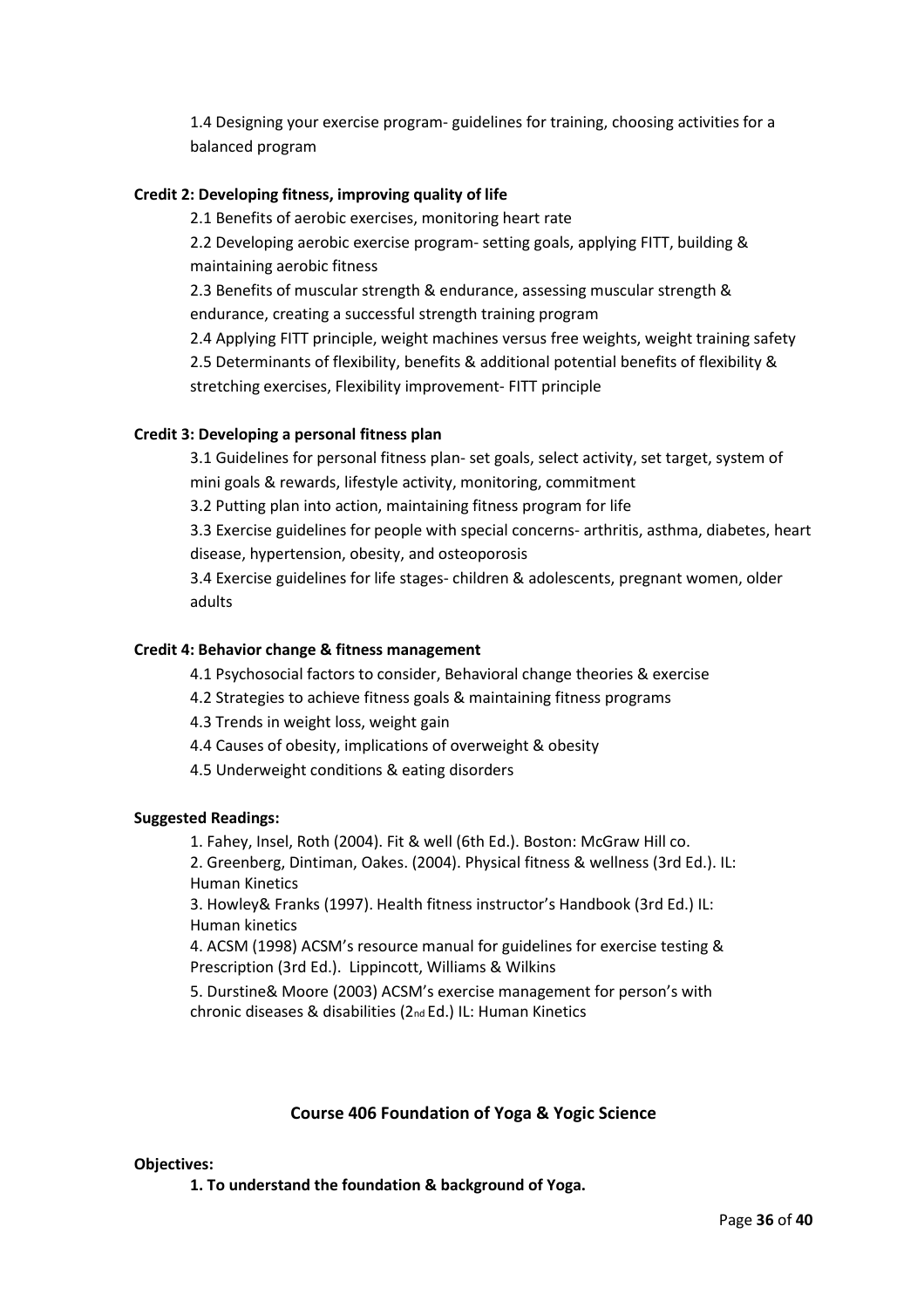- **2. To introduce to stages of yoga & importance of practicing yoga.**
- **3. To understand the benefits & effects of Kriyas, Bandhas, Pranayama.**
- **4. To enable them to understand relation of yoga, health & mental health.**
- **5. To introduce them to the research in yoga and its contributions.**

#### **Credit1: Basics in Yoga**

1.1 Meaning, definition, need & importance of yoga

1.2 Historical background of yoga, types of yoga

1.3 Ashtanga Yoga (Eight stages of yoga), ChittaVrtti (Causes for the modification of the mind), ChittaViksepa (Directions & obstacles)

1.4 Sisya& Guru (A pupil & a master), Sadhana (A key to freedom)

#### **Credit2:Asanas, Pranayam, Bandha, &Kriya**

2.1 Meaning & definition of Asanas, Pranayam, Bandha, &Kriya

2.2 Types of Asanas, Pranayam, Bandha, &Kriya

- 2.3 Need & importance of Asanas, Pranayam, Bandha, &Kriya
- 2.4 Benefits & effects of Asanas, Pranayam, Bandha, &Kriya

#### **Credit3: Yoga & mental health**

3.1 Mental health & hygiene – yogic & medical perspectives

3.2 Yoga & modern psychology

3.3 Emotional disorders, conflicts & frustration

#### **Credit4: Research in Yoga**

4.1Meaning & yoga dimensions of health related fitness

4.2 Role of nostril dominance & brain functioning

4.3 Scientific reasoning behind asana

4.4 Researches done in yoga- an overview

#### **Suggested Reading:**

1. Iyengar, B. K. S. (1989). Light on yoga, Yoga Dipika. London: UNWIN paperbacks.

2. Kappmeir, K. L. &Ambrosihi, D. M. (2006). Instructing hata yoga. Champaign: Human kinetics.

3. Alice, C. (2000). Yoga for sports. Chicago: CB.

4. SawmiKuvalayanand (19930). Asanas. Lonavla: Kaivalayadham.

5. Tiwari, O. P. (2002). Asanas why & how?. Lonavla: Kaivalayadham.

6. Shivananda yoga Vedanta centre (1998). Yoga mind & body. London: D. K. paperbacks.

## **Course 407 Open Course**

**The Facility of open course provides for presentation of a faculty member'scurrent research or specialized academic interest. The title and syllabus will beframed by the faculty member. The course will be given on approval by the Institutional/college Committee. The course content will include the detailed syllabus and evaluation pattern for internal and external assessment.**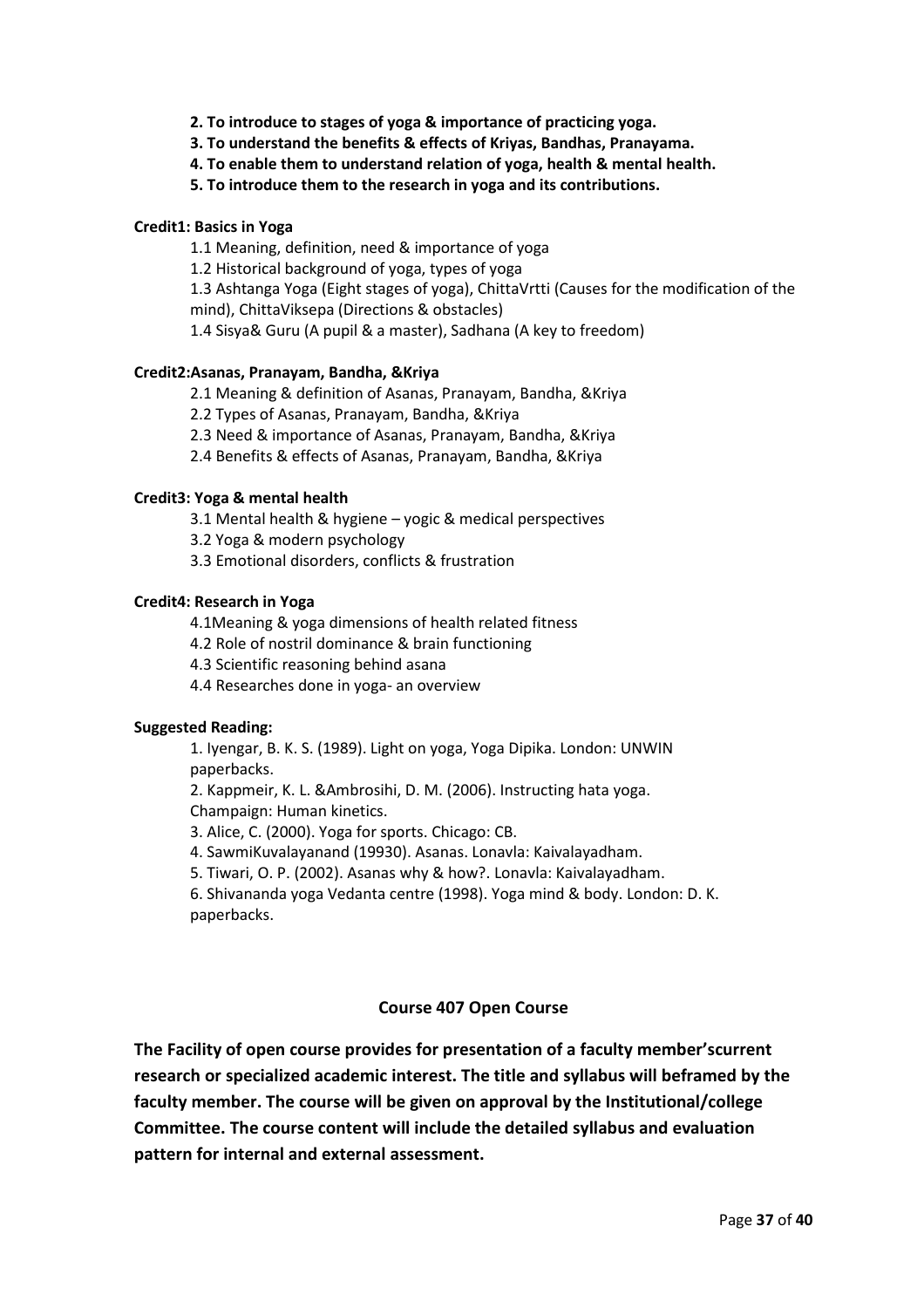## **Appendix A**

#### University of Pune

## **Research Report Format Guidelines for M.P.EdDissertation Organization**

Following guidelines should be used in making the draft of the research work.

- a) **Language:** English and Marathi are acceptable. If candidate is writing in English then Quotations in languages other than English must require a translation and if Marathi then quotations in language other than Marathi must require a translation. Thesis written in Marathi Language must have two abstracts, one in Marathi and other one in English and for Dissertation/thesis written in English Language must have abstract in English only.
- b) **Paper:**The thesis must be printed on good quality, A4 Size (8.27" x 11.69"), white paper (Executive bond) on one side of the paper only. Photographs and other special figures or tables may be printed on photographic quality paper. Oversize or undersize pages (e.g., maps/Drawings) can be included but will not be bound into the thesis—they will be placed in a pocket at the back of the thesis.
- c) **Printing:** Preliminary pages to be printed on one (right) side of the page andBody of the Thesis on both sides of the pages. Every new chapter shouldstart on right hand side page.
- d) **Margins:** Left-hand margins should be 38 mm (1.5") wide, to facilitate binding. All other margins should be well defined at approximately 25 mm (1"). Text alignment should be justified.
- e) **Font:** For the main body of the text, a standard, easily legible, 12-point font is preferred (e.g., Times New Roman) although for some font styles (e.g., Arial or Helvetica) 11-point may be acceptable. For Marathi a 16-point font is preferred (eg. Shree lipi). Condensed type is not acceptable. Chapter titles and section (sub) headings may be in a different style and should stand out clearly from the text. Text styles and title/(sub)heading styles should be consistent throughout the thesis, except that 11- or 12-point font consistent with the thesis text may be used in the table of contents. The thesis must be printed in black ink; printing should be laser or better quality.

| Title                  | Marathi    | English |
|------------------------|------------|---------|
| <b>Chapter Heading</b> | 16/18 Bold | 14 Bold |
| <b>Headings</b>        | 16 Bold    | 14 Bold |
| Sub Headings           | 14 Bold    | 12 Bold |
| <b>Body Text</b>       | 14         | 12      |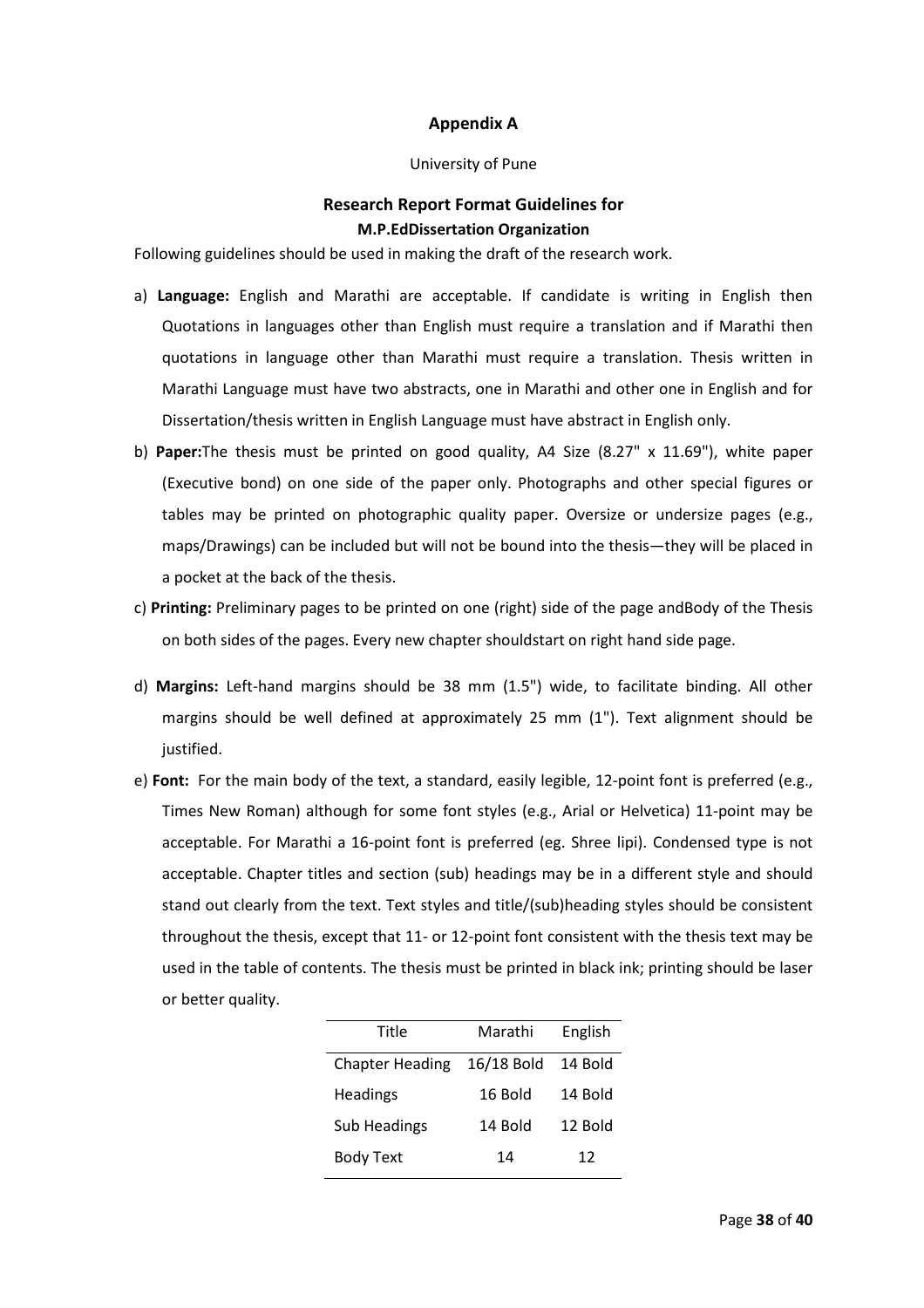- f) **Page Numbers:** All pages must be numbered in sequence. There must be no missing, blank, or duplicate pages.
	- 1. The page numbers in the preliminary material are to be in lower case Roman numerals, centered at the bottom of the page, except for the title page, which is not numbered. Minimum font size is 12-point and must be consistent throughout the text.
	- 2. The page numbers in the main part (all text pages) are to be numbered consecutively with Arabic numerals. Placement of page numbers is as follows:
	- Assign page numbers for the first page of each chapter, bibliography, and title page but do not print the number. Number should be placed  $\frac{1}{2}$  inch from top of page and aligned with right margin.
- g) **Line Spacing:** 1.5 for text; exceptions are noted below.
- h) **Table of Contents:** The thesis must contain a complete table of contents. Individual entries (titles, headings, etc.) that extend onto more than one line should be single-spaced; line spacing of 1.5 should be maintained between entries. For clarity, chapter titles and (sub) headings should be in 12-point font regardless of their font size in the main body of the text. Page numbers listed in the table of content should be aligned at the right-hand side of the page.
- i) **List of Illustrations/Figures and/or Tables** (if applicable): Individual entries (titles, captions, etc.) that extend onto more than one line should be single-spaced, but line spacing of 1.5 should be maintained between entries. The lists should include any material inserted in a back pocket.
- j) **Abstract:** The thesis must contain an abstract. This should occupy a single page, and may be single-spaced, if necessary. There should be no illustrations or footnotes. Students are advised that, due to space limitations shorten abstract to minimum 350 words.

General sequence to be followed in the final draft to be submitted in print and electronic format should be as follows: Title Page

- Certificate of the Guide
- Statement/Declaration by the Candidate
- Acknowledgement (Not more than TWO pages)
- Abstract
- Table of Contents
- List of Tables(if applicable)
- List of Figures(if applicable)
- Body of Thesis